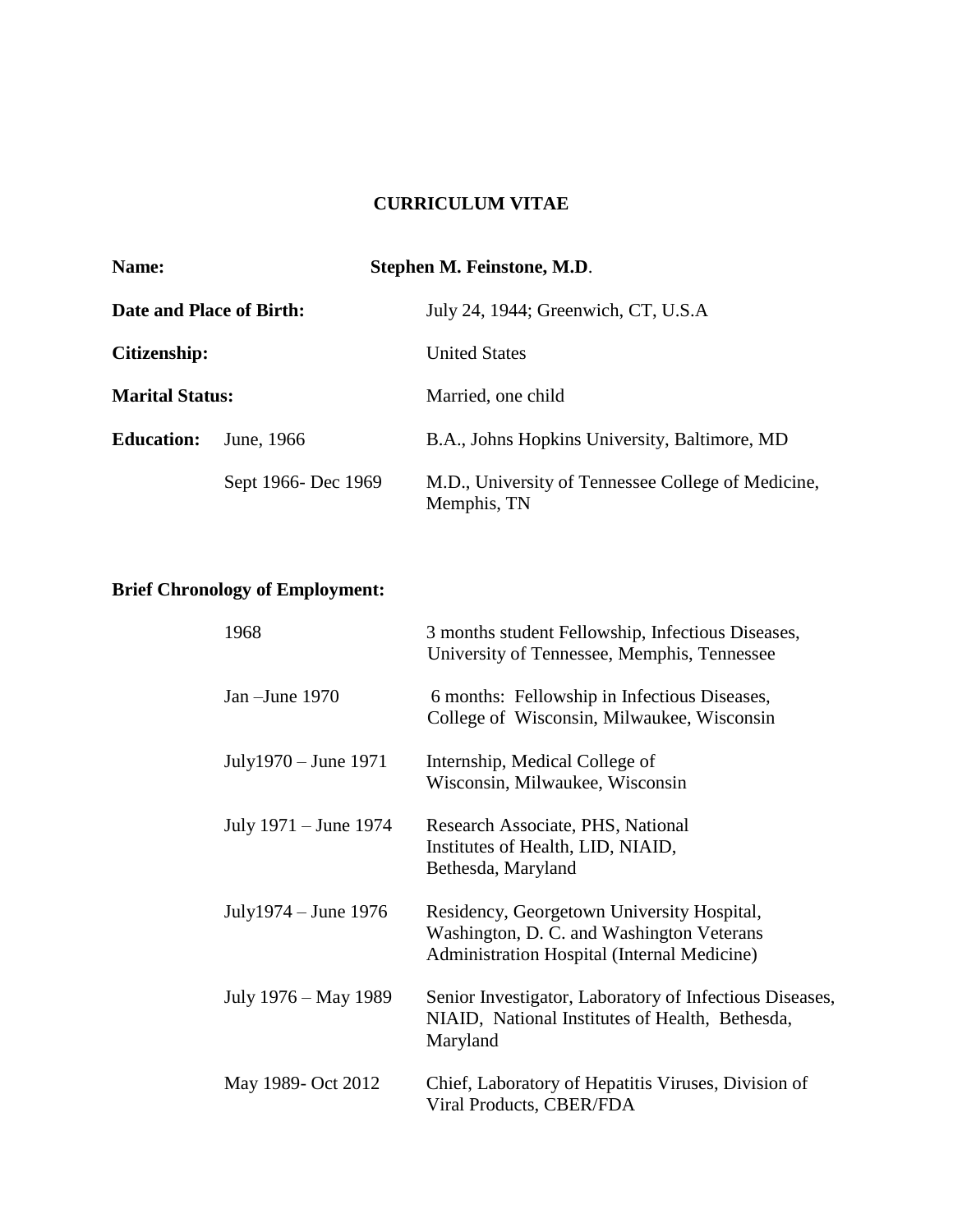|                          | October 2012- Present                                        | Adjunct Professor, Department of Biochemistry and<br>Molecular Medicine, George Washington University<br>School of Medicine |  |
|--------------------------|--------------------------------------------------------------|-----------------------------------------------------------------------------------------------------------------------------|--|
| <b>Military Service:</b> |                                                              |                                                                                                                             |  |
|                          | $1971 - 1974$                                                | <b>USPHS</b>                                                                                                                |  |
|                          | $1976 - 2004$                                                | USPHS, Rank, Captain (06)                                                                                                   |  |
| <b>Societies:</b>        | <b>American Society for Microbiology</b>                     |                                                                                                                             |  |
|                          | Infectious Diseases Society of America (Fellow)              |                                                                                                                             |  |
|                          | <b>American Society for Virology</b>                         |                                                                                                                             |  |
|                          | American Association for the Study of Liver Diseases         |                                                                                                                             |  |
|                          | American Association for the Advancement of Science (Fellow) |                                                                                                                             |  |

#### **Honors and Other Specific Recognition:**

|                           | Recipient, PHS Commendation Medal X 2,                             |  |  |
|---------------------------|--------------------------------------------------------------------|--|--|
|                           | <b>PHS Unit Commendation</b>                                       |  |  |
|                           | Diplomat: American Board of Internal Medicine, 1976                |  |  |
|                           | Dept. of Commerce, Inventors Incentive Award 1984                  |  |  |
|                           | Honorary Professor, Zhezhiang Institute of Hygiene, Hangzhou,      |  |  |
| China, 1985               |                                                                    |  |  |
|                           | Special Honoree, Eighth Triennial International Symposium on Viral |  |  |
|                           | Hepatitis and Liver Disease, Tokyo, 1993                           |  |  |
|                           | Visiting Professor, Kanazawa University School of Medicine, 1999   |  |  |
|                           | Elected Fellow of The American Association for the Advancement of  |  |  |
|                           | Science, 2003                                                      |  |  |
|                           | PHS Distinguished Service Medal, 2003                              |  |  |
|                           |                                                                    |  |  |
| <b>Research Interest:</b> | Infectious diseases and vaccines, virology, viral vaccines, viral  |  |  |

#### **Recent Scientific Recognition (partial list):**

hepatitis

Invited Participant and Special Recognition Honoree, 8<sup>th</sup> Triennial International Symposium on Viral Hepatitis and Liver Disease, Tokyo, Japan, May, 1993.

Invited Participant, Eighth Annual International Symposium on Hepatitis C and Related Viruses, Gold Coast, Australia, August, 1995.

Invited participant, IX Triennial International Symposium of Viral Hepatitis and Liver Diseases, Rome Italy, April 6, 1996.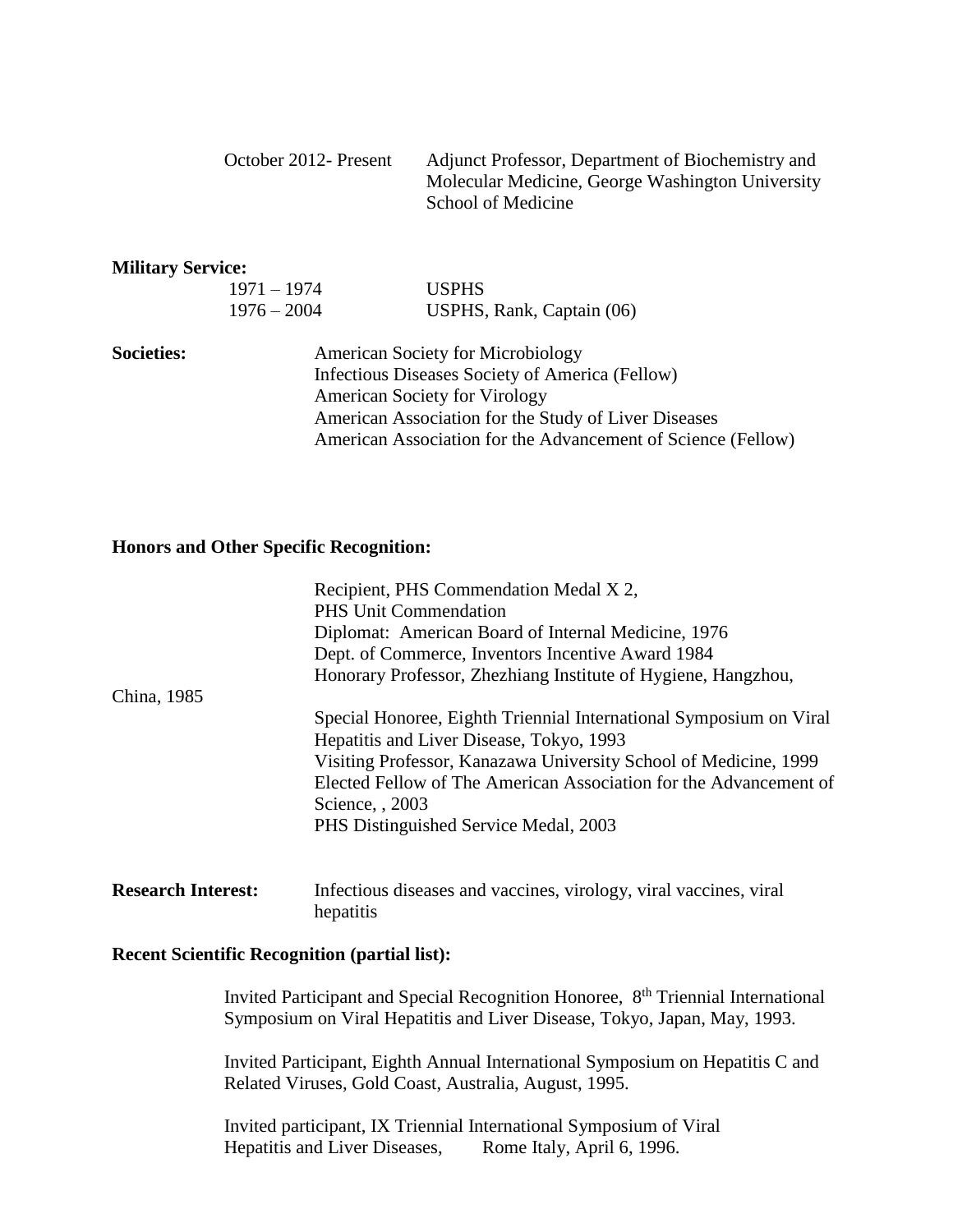Invited speaker X Triennial International Symposium of Viral Hepatitis and Liver Diseases, Atlanta, GA May, 2000. Delivered the plenary lecture on Hepatitis C Vaccines

Invited Participant, Eighth Annual International Symposium on Hepatitis C and Related Viruses, Gold Coast, Australia, Dec., 2000

Invited Participant (Meet the Professor) Annual Meeting American Association for the Study of Liver Disease, Nov. 2000 and 2001

Invited Participant American Association on the Study of Liver Disease single topic conference on New Approaches to Hepatitis C Therapy, 2001

Invited Participant 8th International Symposium on Hepatitis C Virus and Related Viruses, Paris France, September 2001

Member of Editorial Board and/or Reviewer for the Following Journals:

*Hepatology*: **Associate Editor, 1999-2001** *Journal of Infectious Diseases Journal of Virology Journal of Viral Hepatitis*: **Editorial Board** *The New England Journal of Medicine*

### **U.S. Patents:**

- 1. INACTIVATION OF A LIPID VIRUS U.S. Patent #: 4,511,556 Inventors: Robert H. Purcell and Stephen M. Feinstone
- 2. ISOLATION OF HEPATITIS A VIRUS STRAIN HM-175 U.S. Patent #: 4,532.215 Inventors: Richard J. Daemer, Robert H. Purcell, Stephen M. Feinstone and Ian D. Gust
- 3. VACCINE AGAINST HEPATITIS A VIRUS U.S. Patent #: 4,894,228 Inventors: Robert H. Purcell, John R. Ticehurst, Jeffrey I. Cohen, Suzanne U. Emerson, Stephen M. Feinstone and Ian D. Gust
- 4. INACTIVATION OF VIRUSES CONTAINING ESSENTIAL LIPIDS U.S. Patent #: 4,581,31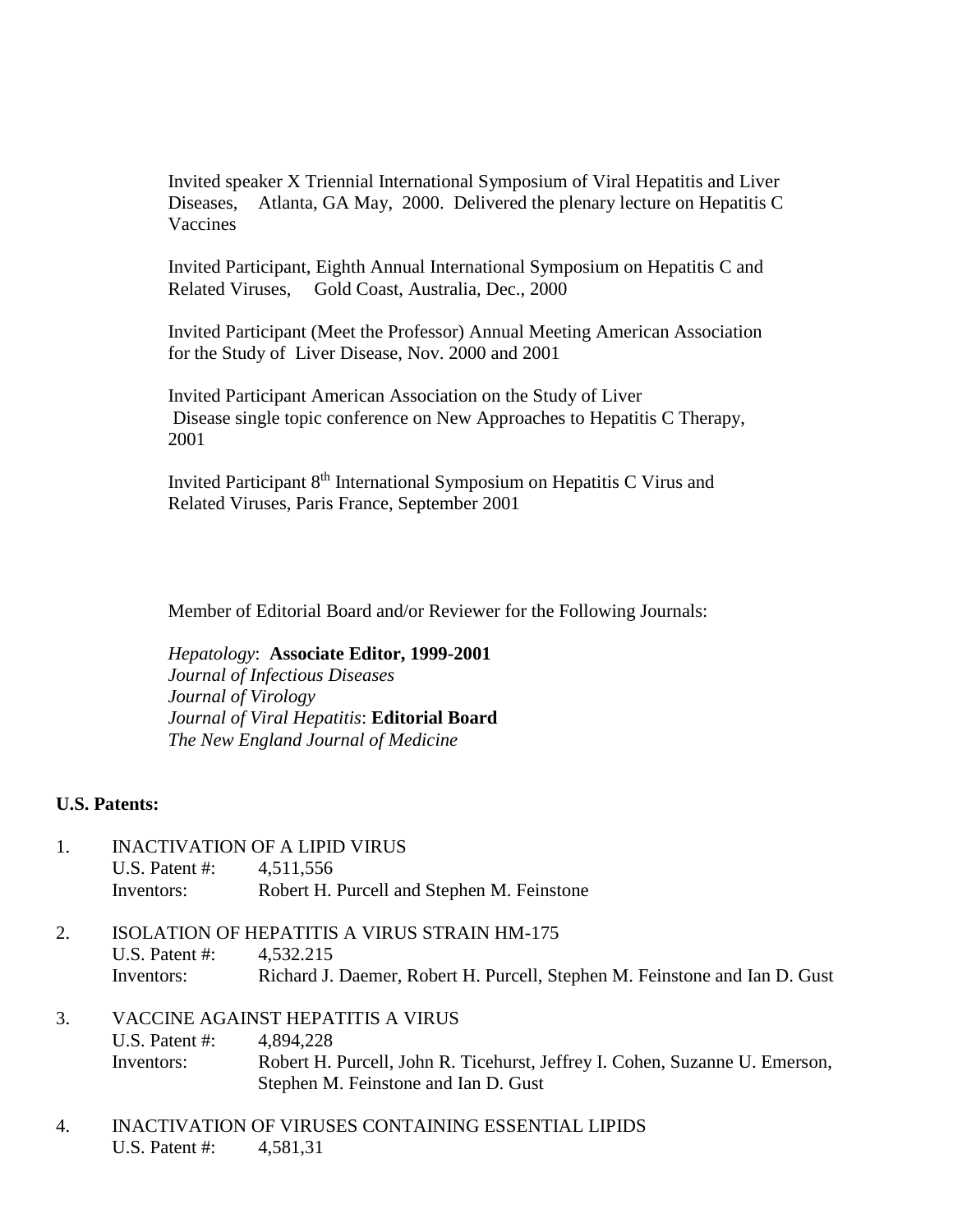Inventors: Robert H. Purcell and Stephen M. Feinstone

- 5. ISOLATION OF HEPATITIS A VIRUS STRAIN HM-175 U.S. Patent #: 4,636,469 Inventors: Richard Daemer, Stephen M. Feinstone, Ian D. Gust and Robert H. Purcell
- 6. TECHNIQUES FOR PRODUCING SITE DIRECTED MUTAGENESIS OF CLONED DNA U.S. Patent #: Inventors: Stephen M. Feinstone, Czeslaw Wychowski, Jonathan Silver and Suzanne U. Emmerson
- 7. CDNA ENCODING ATTENUATED CELL CULTURE ADAPTED HEPATITIS A VIRUS GENOME U.S. Patent #: 5,478746 Inventors: Jeffrey I. Cohen, Robert H. Purcell,Stephen M. Feinstone and John R. Ticehurst
- 8. RECOMBINANT DNA ENCODING HEPATITIS A VIRUS RECEPTOR U.S. Patent # 5,622,861 Inventors: Gerardo Kaplan and Stephen M. Feinstone
- 9. MODIFIED HCVPEPTIDE VACCINES U.S. Patent # 7,074,410 Inventors: Jay A. Berzofsky, Stephen M. Feinstone and Marian E. Major

## **Regulatory Experience:**

 Responsible for all hepatitis vaccine submissions to the Center for Biologic Evaluation and Research (CBER)/FDA including IND and BLA submissions. Also responsible for all vaccine submissions for rotavirus, noroviruses and SARS coronavirus.

- Chaired multiple licensing committees for new vaccines as well as supplemental BLA submissions for existing vaccines.
- Serve frequently as a consultant on hepatitis issues for non-vaccine related applications in the areas of blood and plasma products, biologic therapeutics, drugs and diagnostics.
	- Consultant with international regulatory agencies (EMEA) and WHO on viral hepatitis issues

## **PUBLICATIONS**

- 1. Feinstone S M., Beachey,E.H., and Rytel, M.W. Induction of delayed hypersensitivity to influeza and mumps viruses in mice. J. Immunol. 103:844-849, 1969.
- 2. Alter, H.J., Holland, P.V., Purcell, R.H., Lander, J.J., Feinstone, S.M., Morrow, A.G., and Schmidt, P.J. Post-transfusion hepatitis after exclusion of commercial and hepatitis after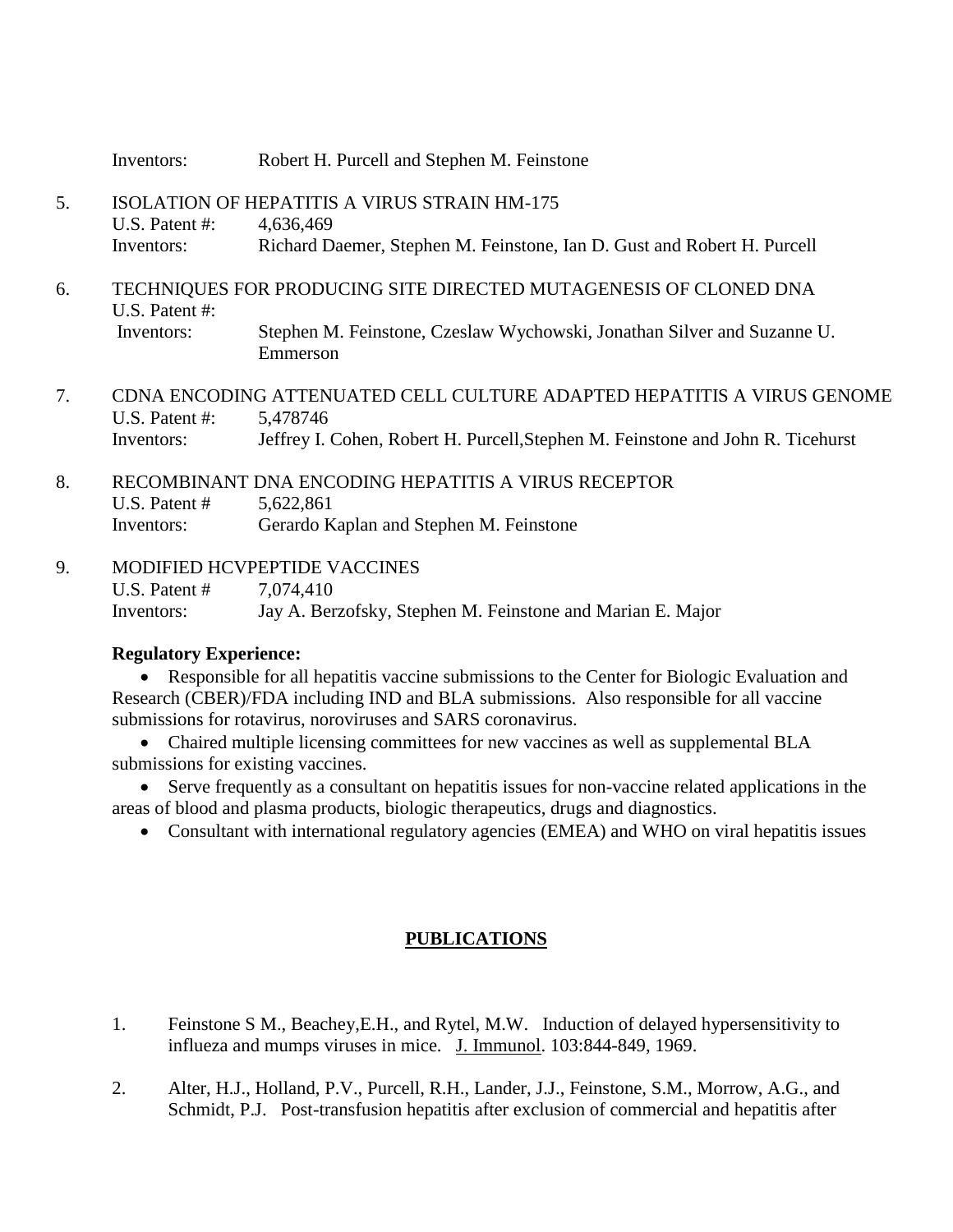exclusion of commercial and hepatitis B antigen-positive donors. Ann. Intern. Med. 77:691-699, 1972.

- 3. Feinstone, S.M., Hensley, G.T., and Rytel, M.W. Post-coxsackie virus B3 mycocardiopathy in mice. Proc. Soc. Exp. Biol. Med. 1444:345-350, 1973.
- 4. Feinstone, S.M., Purcell, R.H., and Kapikian, A.Z. Hepatitis A: detection by immune electronmicroscopy of a virus-like antigen associated with acute illness. Science 182:1026-1028, 1973.
- 5. Feinstone, S.M., Kapikian, A.Z., Gerin, J.L., and Purcell, R.H. Buoyant density of the hepatitis A virus-like particle in cesium chloride. J. Virol. 13:1412-1414, 1974.
- 6. Alter, H.J., Purcell, R.H., Holland, P.V., Feinstone, S.M., Morrow, A.G., and Moritsugu, Y. Clinical and serological analysis of transfusion-associated hepatitis. Lancet ii:838- 841, 1975.
- 7. Dienstag, J.L., Feinstone, S.M., Kapikian, A.Z., and Purcell, R.H.: Immune electron microscopy and hepatitis A. Lancet i:102, 1975.
- 8. Dienstag, J.L., Feinstone, S.M., Kapikian, A.Z., Purcell, R.H., Boggs, J.D., and Conrad, M.E. Fecal shedding of hepatitis A antigen. Lancet ii:765-767, 1975.
- 9. Dienstag, J.L., Feinstone, S.M., Purcell, R.H., Hoofnagle, J.H., Barker, L.F., London, W.T., Popper, H., Peterson, J.M., and Kapikian, A.Z. Experimental infection of chimpanzees with hepatitis A virus. J. Infect. Dis. 132:532-545, 1975.
- 10. Feinstone, S.M., Kapikian, A.Z., Purcell, R.H., Alter, H.J., and Holland, P.V. Transfusion-associated hepatitis not due to viral hepatitis type A or B. N. Engl. J. Med. 292:767-770, 1975.
- 11. Kapikian, A.Z., Feinstone, S.M., Purcell, R.H., Wyatt, R.G., Thornhill, T.S., Kalica, A.R., and Chanock, R.M. Detection and identification by immune electronmicroscopy of fastidious agents associated with respiratory illness, acute non-bacterial gastroenteritis and hepatitis A. In Perspectives in Virology IX, Chapter 2, 1975, pp. 9-47.
- 12. Maynard, J.E., Lorenz, A.D., Bradley, D.W., Feinstone, S.M., Krushak, D.H., Barker, L.F., and Purcell, R.H. Review of infectivity studies in non-human primates with viruslike particles associated with MS-1 hepatitis A. Am. J. Med. Sci. 270:85, 1975.
- 13. Purcell, R.H., Dienstag, J.L., Feinstone, S.M., and Kapikian, A.Z. Relationship of hepatitis A antigen to viral hepatitis. Am J. Med. Sci. 270:61-71, 1975.
- 14. Purcell, R.H., Feinstone, S.M., and Kapikian, A.Z. Recent advances in hepatitis A research. In Greenwalt, T.J. and Jamieson, G.A. (eds.): Transmissible Disease and Blood Transfusion. New York, Grune & Stratton, Inc., 1975, pp. 11-26.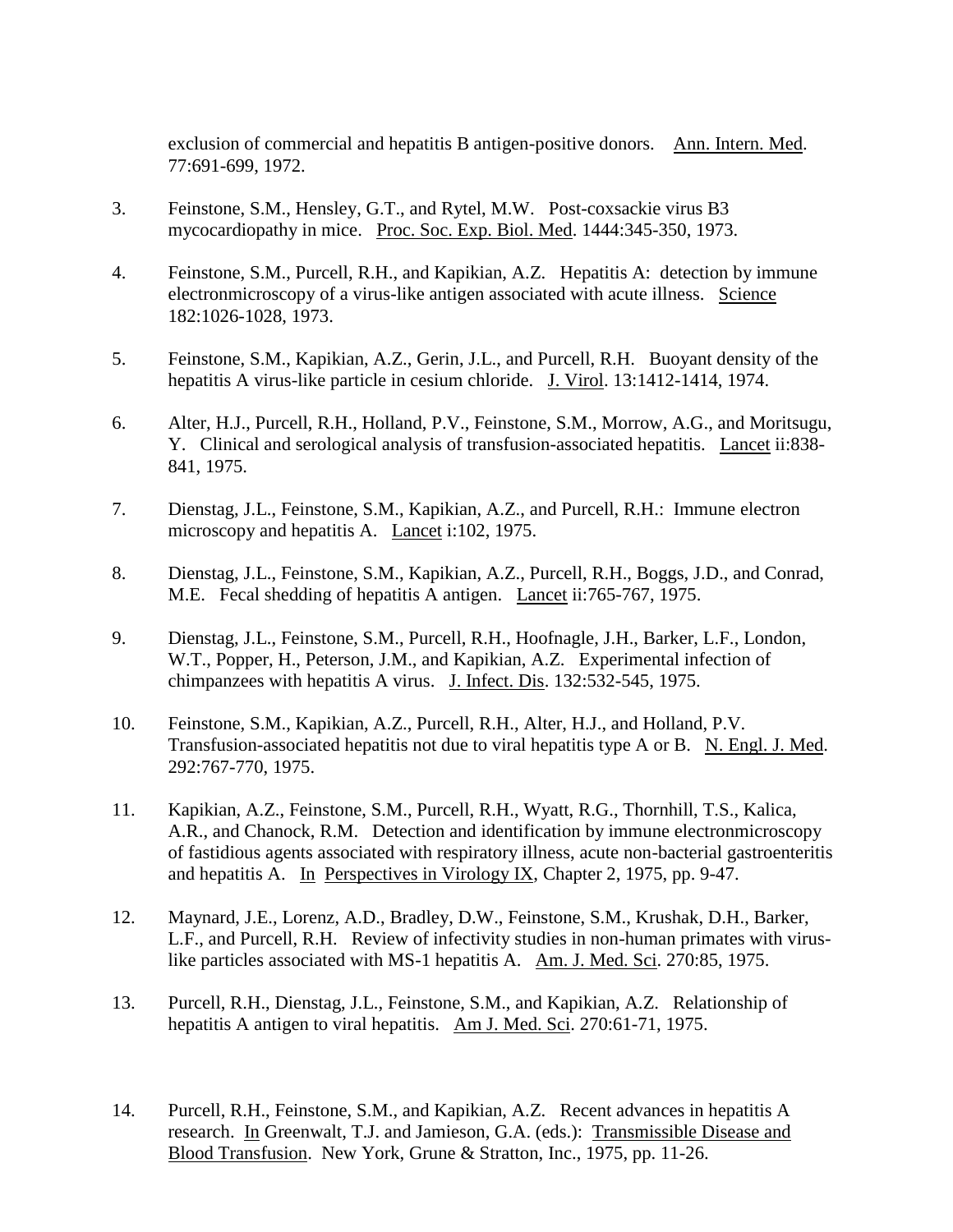- 15. Sever, J.L., Kapikian, A.Z., Feinstone, S.M., Purcell, R.H., and Gilkeson, M.R. Hepatitis A and Down's Syndrome: lack of an association. J. Infect. Dis. 134:198-200, 1976.
- 16. Barker, L.R., Dienstag, J.L., Lorenz, D.E., Purcell, R.H., Wong, D.C., Feinstone, S.M., Peterson, M.R., and Rosen, M.W. Serological and animal inoculation studies of a communal outbreak of viral hepatitis, type A. Am. J. Med. Sci. 274:247-253, 1977.
- 17. Dienstag, J.L., Feinstone, S.M., Purcell, R.H., Wong, D.C., Alter, H.J., and Holland, P.V. Non -A, non-B post-transfusion hepatitis. Lancet i:560-562, 1977.
- 18. Hoofnagle, J.H., Gerety, R.J., Tabor, E., Feinstone, S.M., Barker, L.F., and Purcell, R.H. Transmission of non-A, non-B hepatitis. Ann. Intern. Med. 87:14-20, 1977.
- 19. Mathiesen, L.R., Feinstone, S.M., Purcell, R.H., and Wagner, J.A. Detection of hepatitis A virus by immunofluorescence. Infect. Immun. 18:524-530.
- 20. Moseley, J.W., Redeker, A.G., Feinstone, S.M., and Purcell, R.H. Mutltiple hepatitis viruses in multiple attacks of acute viral hepatitis. N. Engl. J. Med. 296:75-78, 1977.
- 21. Alter, H.J., Purcell, R.H., Feinstone, S.M., Holland, P.V., and Morrow, A.G. Non-A, non-B hepatitis: review and interim report of ongoing prospective study. In Vyas, G.N., Cohen, S.N., Schmid, R. (eds.): Viral Hepatitis. Philadelphia, Pa., Franklin Institute Press, 1978, pp. 359-3l70.
- 22. Feinstone, S.M., Moritsugu, Y., Shih, J.W.K., Gerin, J.L., and Purcell, R.H. Characterization of hepatitis A virus. Proceedings of the Faculty of the Second U.C.S.F. Symposium on Viral Hepatitis. 1978.
- 23. Feinstone, S.M., Purcell, R.H. Non-A, non-B hepatitis. Ann. Rev. Med. 29:359-366, 1978.
- 24. Feinstone, S.M., Purcell, R.H., and Barker, L.F. Viral Hapatitis. In Lennette, E.H., and Schmidt, N.J. (eds.): Diagnostic Procedures for Viral and Rickettsial Infections. New York, American Public Health Association, 1978.
- 25. Mathiesen, L.R., Feinstone, S.M., and Purcell, R.H. Present methods for detection of hepatitis A antigen and antibody. Acta Pathol. Microbiol. Immunol. Scand. 1978.
- 26. Mathiesen, L.R., Feinstone, S.M., Wong, D.C., Skinhoej, P., and Purcell, R.H. Enzymelinked immunosorbent assay for detection of hepatitis A antigen in stool and antibody to hepatitis A antigen in sera: comparison with solid-phase radioimmunoassay, immune electron microscopy, and immune adherence hemagglutination assay. J. Clin. Microbiol. 7:184-193.
- 27. Purcell, R.H., Feinstone, S.M., Wong, D.C., Alter, H.J. Detection of a novel antigen in two cases of non-A, non-B hepatitis, a recently recognized persistent infection of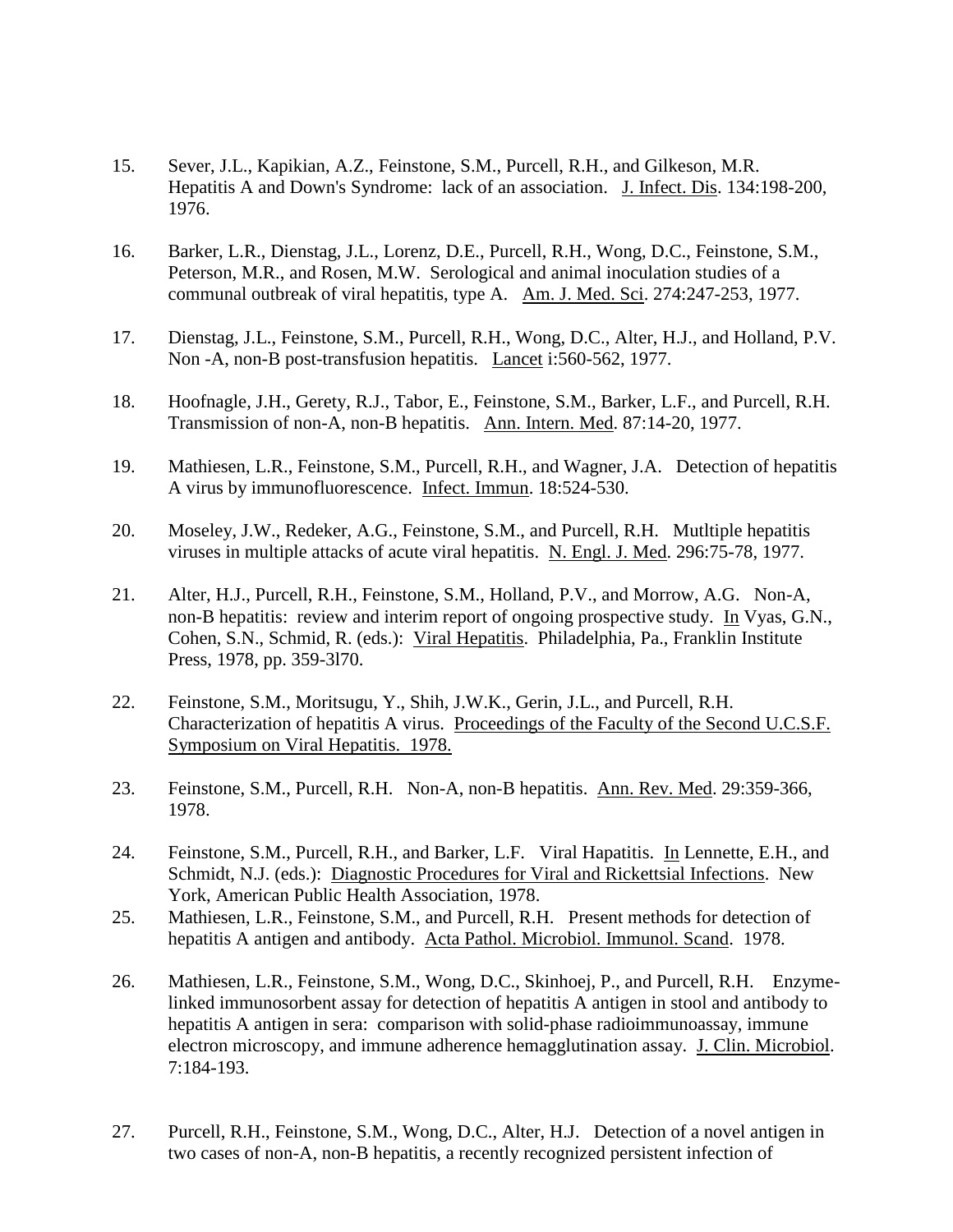probable viral origin. Proc. of the 1978 ICN-UCLA Symposium on Persistent Viruses, 1978, pp. 538-549.

- 28. Shimizu, Y.K., Mathiesen, L.R., Lorenz, D., Drucker, J., Feinstone, S.M., Wagner, J.A., and Purcell, R.H. Localization of hepatitis A antigen in liver tissue by peroxidaseconjugated antibody method: light and electronmicroscopy studies. J. Immunol. 121:1671-1679, 1978.
- 29. Dienstag, J.L., Bhan, A.K, Alter, H.J., Feinstone, S.M., and Purcell, R.H. Circulating immune complexes in non-A, non-B hepatitis. Lancet i:1265-1267, 1979.
- 30. Shimizu, Y.K., Feinstone, S.M., Purcell, R.H., Alter, H.J., London, W.T. Non-a, non-B hepatitis: ultrastructural evidence for two agents in experimentally infected chimpanzees. Science 205:197-200, 1979.
- 31. Daemer, R.J., Feinstone, S.M., Alexander, J.J., Tully, J.G., London, W.T., Wong, D.C., and Purcell, R.H. PLC/PRF/5 (Alexander) hepatoma cell line: further characterization and studies of infectivity. Infect. Immun. 30(2):607-611, 1980.
- 32. Feinstone, S.M. and Purcell, R.H. New methods for the serodiagnosis of hepatitis A. Gastroenterology 78:1092, 1980. [Editorial]
- 33. Gust, I.D., Feinstone, S.M., Purcell, R.H., Alter, H.J. Detection of antibodies to singlestranded DNA in naturally acquired and experimentally induced viral hepatitis. J. Med. Virol. 6:1-10, 1980.
- 34. Mathiesen, L.R., Moller, A.M., Purcell, R.H., London, W.T., and Feinstone, S.M. Hepatitis A virus in the liver and intestine of marmosets after oral inoculation. Infect. Immun. 28:45-48, 1980.
- 35. Popper, H., Dienstag, J.L., Feinstone, S.M., Alter, H.J., Purcell,R.H. The pathology of viral hepatitis in chimpanzees. Virchows Arch. [A] 387:91-96, 1980.
- 36. Popper, H., Dienstag, J.L., Feinstone, S.M., Alter, H.J., and Purcell, R.H. Lessons from the pathology of viral hepatitis in chimpanzees. In Bianchi, L., Gerok, W., Sickinger, K., and Stadler, G.A. (eds.): Virus and the Liver. Lancaster, MTP Press, 1980, pp. 137-150.
- 37. Daemer, R.J., Feinstone, S.M., Gust, I.D., and Purcell, R.H. Propagation of human hepatitis A virus in African green monkey kidney cell culture: primary isolation and serial passage. Infect. Immun. 32:388-393, 1981.
- 38. Feinstone, S.M., Alter, H.J., Dienes, H.P., Shimizu, Y., Popper, H., Blackmore, D., Sly, D.L., London, W.T., and Purcell, R.H. Non-A, non-B hepatitis in chimpanzees and marmosets. J. Infect. Dis. 144:588-594, 1981.
- 39. Hansson, B.G., Calhoun, J.K., Wong, D.C., Feinstone, S.M., Purcell, R.H., Pannuti, C.S., Pereira, J.L., Koff, R.S., Dienstag, J.L., and Iwarson, S. Serodiagnosis of viral hepatitis A by a solid-phase radioimmunoassay specific for IgM antibodies. Scand. J. Infect. Dis. 13:5-9, 1981.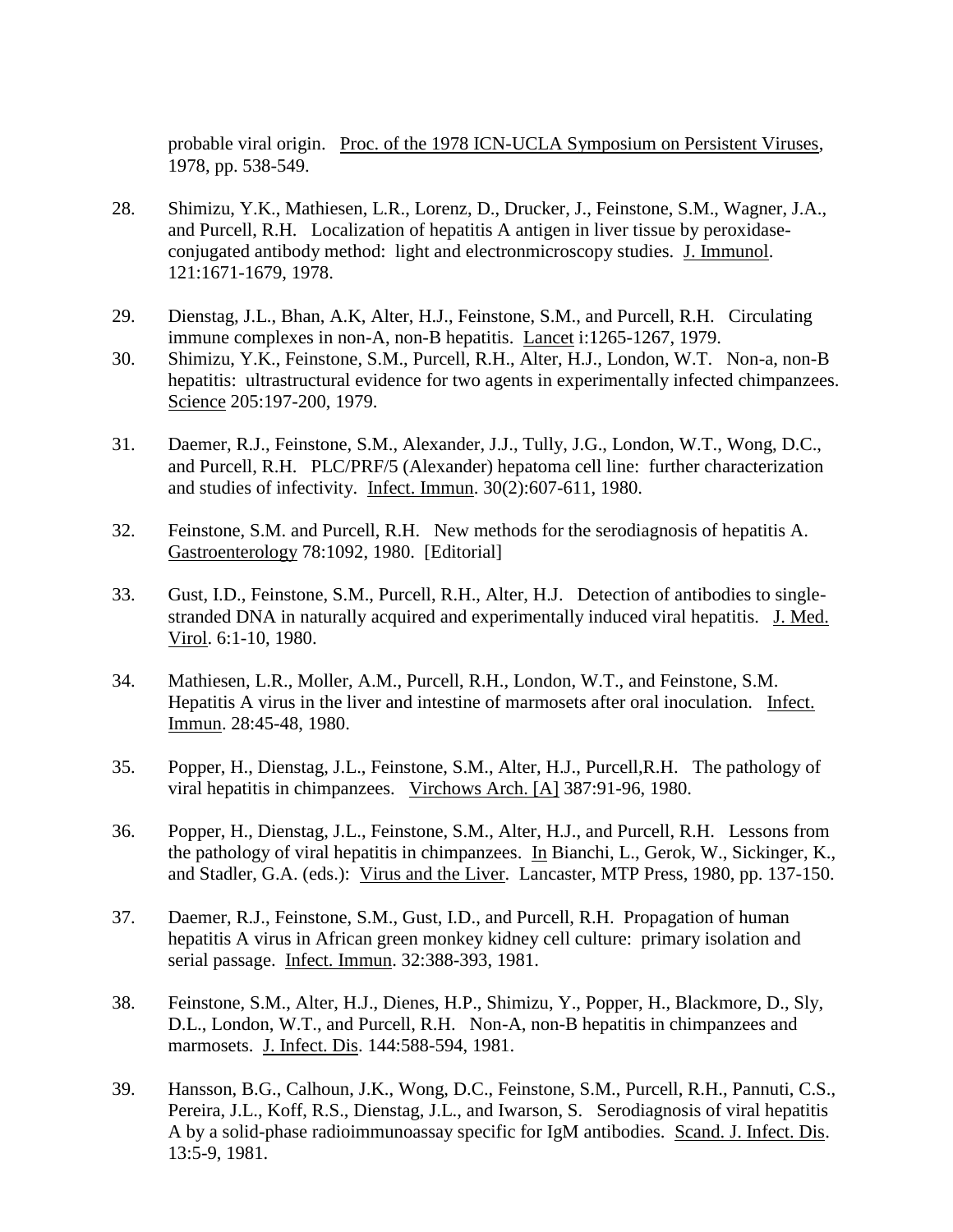- 40. Hoofnagel, J.H. and Feinstone, S.M. Serological tests for non-A, non-B hepatitis: controversy. Liver 1:177-182, 1981.
- 41. Feinstone, S.M., Alter, H.J., Dienes, H.P., and Purcell, R.H. Studies on non-A, non-B hepatitis in chimpanzees and marmosets. In Szmuness, W., Alter, H.J., and Maynard, J.E. (eds.): Viral Hepatitis: International Symposium. Philadelphia, Pa., the Franklin Institute Press, 1982, pp. 295-304.
- 42. Feinstone, S.M., Daemer, R.J., Gust, I.D., and Purcell, R.H. Live attenuated vaccine for hepatitis A. Dev. Biol. Stand. 54:429-432, 1983.
- 43. Feinstone, S.M., Mihalik, K.B., Kamimura, T., Alter, H.J., London, W.T., and Purcell, R.H. Inactivation of hepatitis B virus and non-A, non-B hepatitis by chloroform. Infect. Immun. 41:816-821, 1983.
- 44. Feinstone, S.M. and Purcell, R.H. Evidence for non-A, non-B viruses. International Symposium on Viral Hepatitis, Turin, Italy, 1983. In Verme, G., Bonino, F., Rizzetto, M. (eds.): Delta Infection and viral hepatitis. New York, Alan R. Liss, 1983, pp. 29-39.
- 45. Gust, I.D., Coulepis, A.G., Feinstone, S.M., Locarnini, S.A., Moritsugu, Y., Najera, R., Siegl, G. Taxonomic classification of hepatitis A virus. Intervirology 20:1-7, 1983.
- 46. Kamimura, T., Ponzetto, A., Bonino, F., Feinstone, S.M., Gerin, J.L., and Purcell, R.H. Cytoplasmic tubular structures in liver of HBsAg carrier chimpanzees infected with delta agent and comparison with cytoplasmic structures in non-A, non-B hepatitis. Hepatology 3(5):631-637, 1983.
- 47. Ticehurst JR, Racaniello VR, Baroudy, BM, Baltimore D., Purcell, R.H., and Feinstone, S.M. Molecular cloning and characterization of hepatitis A virus cDNA. Proc. Natl. Acad. Sci. USA 80:5885-5889, 1983.
- 48. Feinstone, S.M. Non-A, non-B hepatitis. In Belshe, B. (ed): Textbook of Human Virology. Lttleton, Massachusetts, PSG Publishing Co., 1984, pp. 757-777.
- 49. Feinstone, S.M., Hoofnagle, J.H. Non-A, maybe-B hepatitis. N. Engl. J. Med. 311:185- 189.
- 50. Baroudy, B.M., Ticehurst, J.R., Miele, T.A., Maizel, J.V., Purcell, R.H., and Feinstone, S.M. Sequence analysis of the hepatitis A virus cDNA coding for the capsid to vaccine development. In Lerner, R., Brown, F., and Chanock R.M. (eds.): Vaccines 85: Modern Approaches to Vaccines: Molecular and Chemical Basis of Resistance to Viral,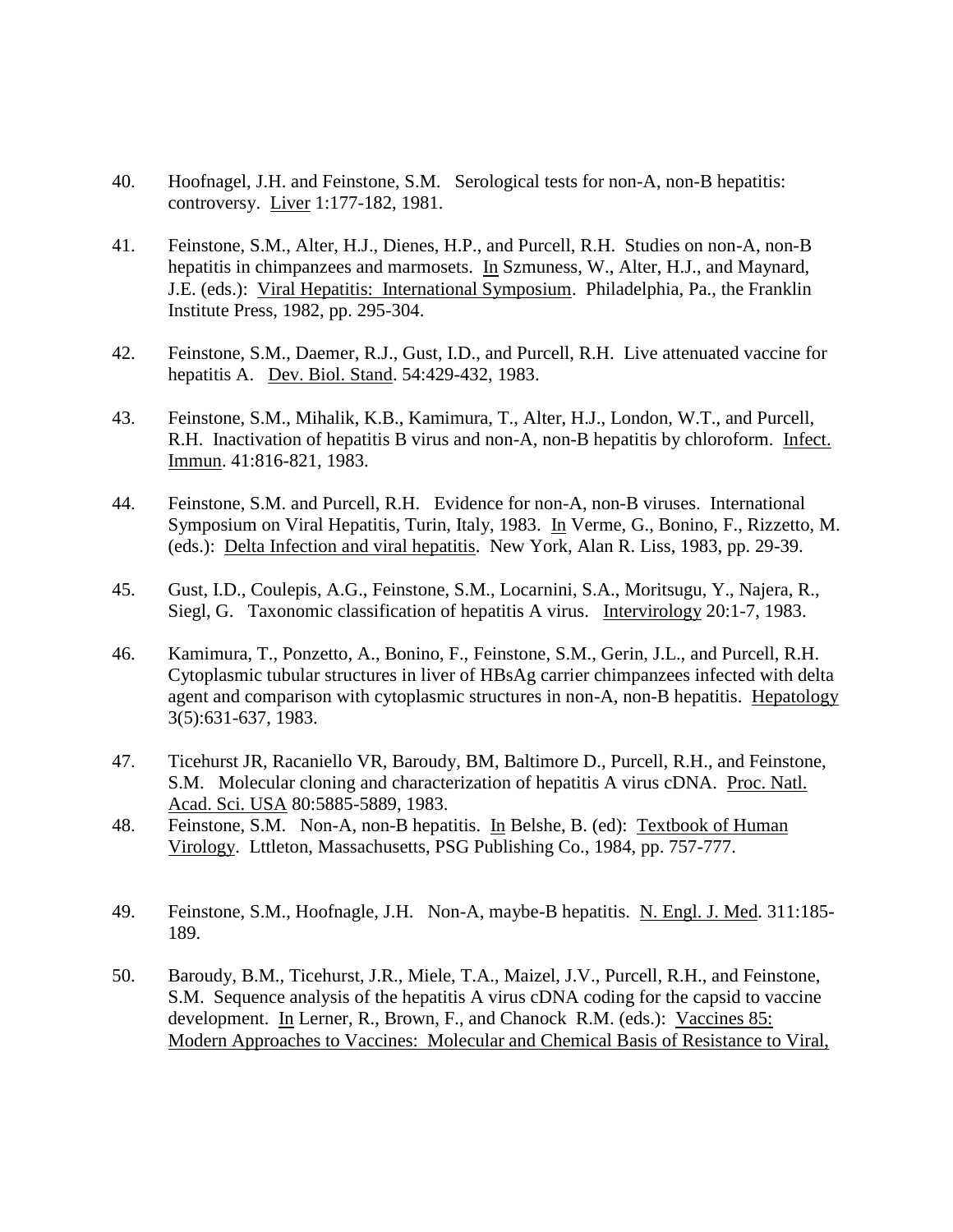Bacterial, and Parasitic Diseases. New York, Cold Spring Harbor Laboratory , 1985, pp. 249-254.

- 51. Purcell, R.H., Feinstone, S.M., Daemer, R.J., Ticehurst, J.R., and Baroudy, B.M. Approaches to the development of hepatitis-A vaccines: the old and the new. In Chanock, R.M. and Lerner, R.A. (eds.): Vaccines 85: Modern Approaches to Vaccines: Molecular and Chemical Basis of Virus Virulence and Immunogenicity. New York, Cold Spring Harbor Laboratory, 1984, pp. 59-63.
- 52. Purcell, R.H., Feinstone, S.M., Ticehurst, J.R., Daemer, R.J., and Baroudy, B.M. Hepatitis A virus. In Vyas, G.N., Dienstag, J., Hoofnagle, J. (eds.): Viral Hepatitis and Liver Disease. Orlando, Florida, Grune & Stratton, 1984, pp. 9-22.
- 53. Baroudy B.M., Ticehurst, J.R., Miele, T.A., Maizel, J.V., Purcell, R.H., and Feinstone, S.M. Sequence analysis of hepatitis A virus cDNA coding for capsid proteins and RNA polymerase. Proc. Natl. Acad. Sci. USA 82:2143-2147, 1985.
- 54. Shiraishi, H., Alter, H.J., Feinstone, S.M., and Purcell, R.H. Rheumatoid factor-like reactants in sera proven to transmit non-A, non-B hepatitis: a potential source of false positive reactions in non-A, non-B assays. Hepatology 5:181-187, 1985.
- 55. Tassopoulos, N.C., Ticehurst, J.R., Karayannis, A., Feinstone, S., Purcell, R., and Papaevangelou, G. Detection of hepatitis B virus DNA in anti-HBe positive chronic carriers: causal relationship to sexual transmission. Clin. Res. 33:566-A, 1985. [Abstract].
- 56. Feinstone, S.M. Clinical and epidemiologic aspects of hepatitis A. In Popper, H. and Schaffner, F. (eds.): Progress in Liver Diseases. Orlando, Florida, Grune & Stratton, 1986, pp. 299-310.
- 57. Tassopoulos, N.C., Papaevangelou, G.J., Roumeliotou-Karayannis, A., Ticehurst, J.R., Feinstone, S.M., and Purcell, R.H. Search for hepatitis B virus DNA in sera from patients with acute type B or non-A, non-B hepatitis. J. Hepatol. 2:410-418.
- 58. Quinnan, G.V., Jr., Wells, M.A., Wittek, A.E., Phelan, M.A., Mayner, R.E., Feinstone, S., Purcell, R.H., and Epstein, J.S. Inactivation of human T lymphotropic virus, type III (HTLV-III) by heat, chemicals, and irradiation. Transfusion 26:481-483, 1986.
- 59. Tassopoulos, N.C., Papaevangelou, G.J., Roumeliotou-Karayannis, A., Smedile, A., Engle, R., Ticehurst, J.R., Feinstone, S.M., and Purcell, R.H. Fulminant hepatitis in asymptomatic hepatitis B surface antigen carriers in Greece. J. Med. Virol. 20:371-379, 1986.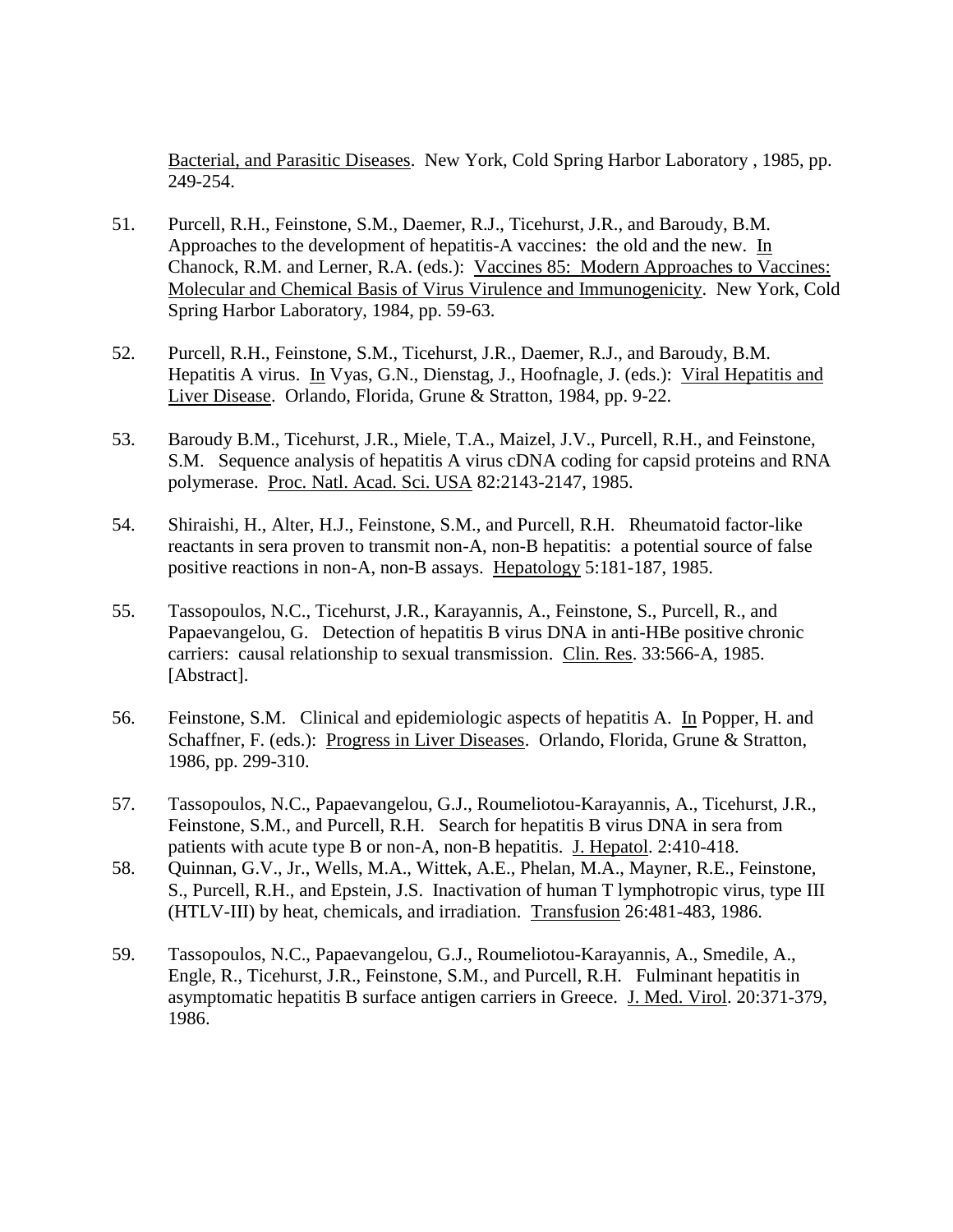- 60. Shimizu, Y., Purcell, R.H., Gerin, J.L., Feinstone, S.M., Ono, Y., Shikata, T. Further studies by immunofluorescence of the monoclonal antibodies associated with experimental non-A, non-B hepatitis in chimpanzees and their relation to D hepatitis. Hepatology 6:1329-1333, 1986.
- 61. Ticehurst, J., Karron, R., Daemer, R., Cohen, J.I., Baroudy, B.M., Feinstone, S.M., and Purcell, R.H. Development of hepatitis A vaccines. In Marget, W., Lang, W., Gabler-Sandberger, E. (eds.): Viral Infection. MMV Medizin Verlag München, Munich, Germany, 1986, pp. 82-86.
- 62. Feinstone, S.M. Hepatitis A virus. In Ostrow, J.D. et al. (eds.): Hepatology Update -- Portal Hypertension; Viral Hepatitis. (Syllabus for AASLD Postgraduate Course on Viral Hepatitis, November 2, 1986). Thorofare, N.J., Charles B. Slack, Inc., 1987, pp. 139-156.
- 63. Cohen, J.I., Rosenblum, B., Ticehurst, J.R., Daemer, R., Feinstone, S., and Purcell, R.H. Complete nucleotide sequence of an attenuated hepatitis A virus: comprison with wildtype virus. Proc. Natl. Acad. Sci. USA 84:2497-2501, 1987.
- 64. Shimizu, Y., Purcell, R.H., Gerin, J.L., Feinstone, S.M., Ono, Y., Shikata, T. Relation between non-A, non-B and delta hepatitis: studies with monoclonal antibodies. In Rizzetto, M., Purcell, R.H., and Gerin, J. (eds.): The Hepatitis Delta Virus and Its Infection. New York, Alan R. Liss, 1987, pp. 51-60.
- 65. Cohen, J.I., Rosenblum, B., Ticehurst, J.R., Daemer, R., Feinstone, S., and Purcell, R.H. Comparison of the nucleotide sequence of wild-type hepatitis A virus with an attenuated candidate vaccine derivative. In Chanock, R.M., Lerner, R.A., Brown, F., Ginsberg, H. (eds.): Vaccines 87: Modern Approaches to New Vaccines: Prevention of AIDS and Other Viral, Bacterial, and Parasitic Diseases. New York, Cold Spring Harbor Laboratory, 1987, pp. 327-331.
- 66. Ticehurst, J.R., Feinstone, S.M., Chestnut, T., Tassopoulos, N., Popper, H., and Purcell, R.H. Detection of hepatitis A virus by extraction of viral RNA and molecular hybridization. J. Clin. Microbiol. 25:1822-1829, 1987.
- 67. Tassopoulos, N.C., Roumeliotou-Karayannis, A., Ticehurst, J.R., Feinstone, S., Purcell, R.H., and Papaevangelou, G. Detection of hepatitis B virus DNA in asymptomatic HBsAg carriers: relationship to sexual transmission. Am. J. Epidemiol. 126:587-591, 1987.
- 68. Cohen, J.I., Ticehurst, J.R., Feinstone, S., Rosenblum, B., and Purcell, R.H. Hepatitis A virus cDNA and its RNA transcripts are infectious in cell culture. J. Virol. 61:3035- 3039, 1987.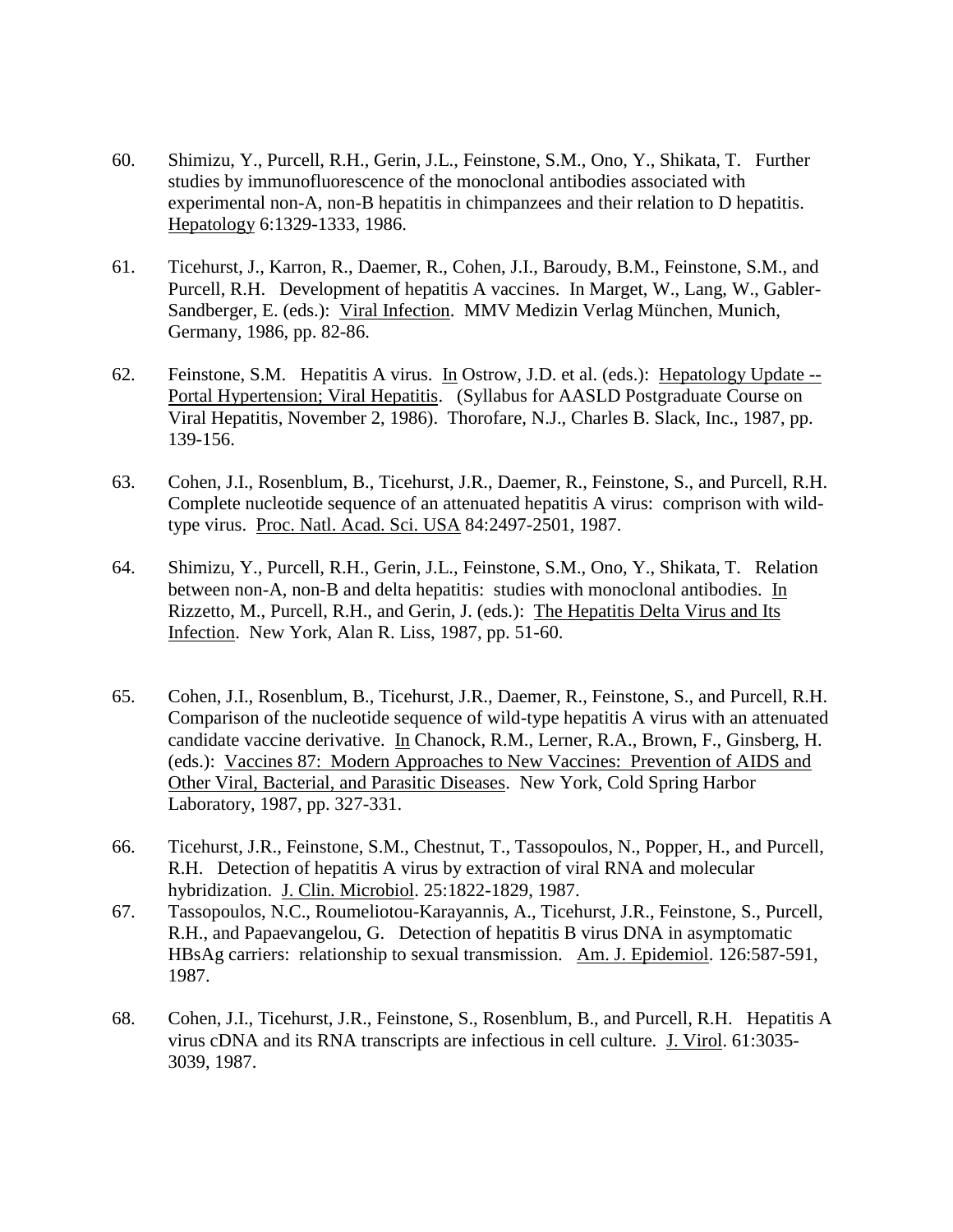- 69. Feinstone, S.M. Development of hepatitis vaccines. In Villarejos, V.M. Viral Hepatitis and Acquired Immunodeficiency Syndrome: Proceedings of the International symposium on Viral Hepatitis and AIDS (1986). San Jose-Costa Rica, Trejos Hnos, 1987, pp. 191-195.
- 70. Karron, R.A., Daemer, R., Ticehurst, J., D'Hondt, E., Popper, H., Mihalik, K., Philips, J., Feinstone, S., and Purcell, R.H. Studies of prototype live HAV vaccines in primate models. J. Infect. Dis. 157:338-345, 1988.
- 71. Cohen, J.I., Rosenblum, B., Feinstone, S., Ticehurst, J.R., and Purcell, R.H. Use of infectious hepatitis A virus cDNA to study viral attenuation. In Chanock, R.M., Lerner, R.A., Brown, F., and Ginsberg, H. (eds.): Modern Approaches to New Vaccines Including AIDS. New York, Cold spring Harbor Laboratory, 1988, pp. 133-137.
- 72. Gust, I.D. and Feinstone, S.M. Hepatitis A. Boca Raton, Florida, CRC Press, 1988, 239 pp.
- 73. Cohen, J.I., Rosenblum, B., Daemer, R.J., Ticehurst, J.R., Feinstone, S.M., and Purcell, R.H. Attenuation of hepatitis A virus: molecular analysis. In: Zuckerman, A. (ed.): Viral Hepatitis and Liver Diseases. New York, A.R. Liss, 1988, pp. 43-47.
- 74. Cohen JI, Ticehurst JR, Feinstone SM, Rosenblum B, Purcell RH. Infectious hepatitis A virus cDNA: implications for vaccine development. In: Zuckerman, A. (ed.): Viral Hepatitis and Liver Diseases. New York, A.R. Liss, 1988, pp. 67-69.
- 75. Karron, R.A., Daemer, R.J., Ticehurst, J.R., Mihalik, K., Popper, H., Feinstone, S.M., and Purcell, R.H. Evaluation of attenuation of cell culture adapted hepatitis A virus in nonhuman primates. In: Zuckerman, A. (ed.): Viral Hepatitis. New York, Alan R. Liss, 1988, pp.74-76.
- 76. Feinstone, S.M. and Gust, I. Modern concepts of hepatitis A. In Gitnick, G. (ed.): Modern Concepts of Acute and Chronic Hepatitis. New York, Plenum Publishing Corp., 1989, pp. 67-86.
- 77. Kaneko, S., Miller, R. H., Feinstone, S.M., Unoura, M., Kobayashi, K., Hattori, N., and Purcell, R.H. Detection of serum hepatitis B virus DNA in patients with chronic hepatitis utilizing the polymerase chain reaction assay. Proc. Natl. Acad. Sci. USA 86:312-316, 1989.
- 78. Ticehurst, J., Cohen, J.I., Feinstone, S.M., Purcell, R.H., Jansen, R.W., and Lemon, S.M. Replication of hepatitis A virus: new ideas from studies with cloned cDNA. In: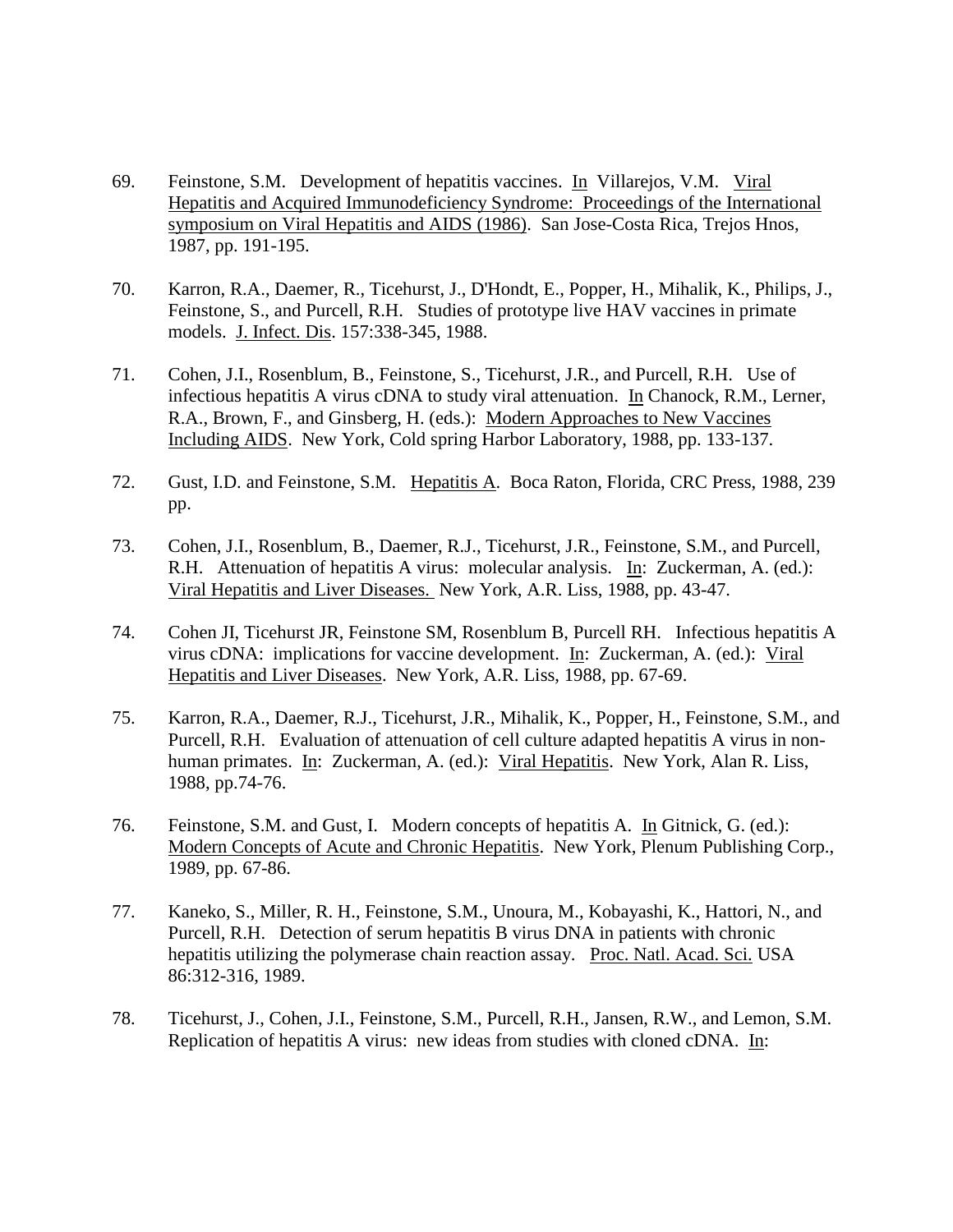Ehrenfeld, E., Semler, B.L. (eds.): Molecular Aspects of Picornavirus Infection and Detection. Washington, American Society of Microbiology, 1989, pp. 27-50.

- 79. Emerson, S., Rosenblum, B., Feinstone, S., and Purcell, R. Identification of the hepatitis A virus genes involved in adaptation to tissue culture growth and attenuation. In: Chanock, R.M., Lerner, R.A., Brown, F., Ginsberg, H. (eds.): Vaccines 89: Modern Approaches to New Vaccines Including Prevention of AIDS. New York, Cold Spring Harbor Laboratory, 1989, pp. 427-430.
- 80. Tedeschi, M.V., Yoshida, C.F.T. Silva, M. and Feinstone, S.M. Detection of hepatitis A viral genome in stool samples of patients with relapsed hepatitis A by the polymerase chain reaction. Mem. Inst. Oswaldo Cruz. 84:429,1989.
- 81. Cohen, J.I., Rosenblum, B., Feinstone, S.M., Ticehurst, J., and Purcell, R.H.: Attenuation and cell culture adaptation of hepatitis A virus: a genetic analysis with HAV cDNA. J. Virol. 63: 5364-5370,1989.
- 82. Cohen, J.I., Feinstone, S., and Purcell, R.H.: Hepatitis A virus infection in a chimpanzee: duration of viremia an detection of virus in saliva and throat washings. J. Infect. Dis.160:887-890, 1989.
- 83. Feinstone, S.M. Non-A, non-B hepatitis. In: Mandell,G.L., Douglas, R.G., Bennett, J.EE. (eds.): Principles and Practice of Infectious Diseases. New York, Churchill
- 84. Feinstone, S.M. and Gust, I. Clinical and serological aspects of HA infection. In Seeff, L.B. and Lewis, J.H.(eds.): Current Perspectives in Hepatology: Festschrift for Hyman Zimmeraman, M.D. New York, Plenum Publishing Corp. 1989.
- 85. Gust, I.D., and Feinstone, S.M. Hepatitis A. In: Popper, H., Schaffner, F. (eds.): Progress in Liver Diseases, Vol.IX. Orlando, Florida, Grune & Stratton, 1989.
- 86. Kaneko, S. Feinstone, S.M., Miller, R.M. Rapid and sensitive method for the detection of serum hepatitis B virus DNA using the polymerase chain reaction technique. J. Clin. Micro. 27:1930-1933, 1989.
- 87. Goldgaber, D., Goldfarb, L.,Brown, P., Asher, D., Brown, W., Lin, S., Teener, T., Feinstone, S., Rubenstein, R., Kascsak, R. and Gajdusek, D.C. Mutations in familial Creutzfeld-Jakob disease and Gerstmann-Straussler-Scheinker's syndrome. Exp. Neurol. 106:204-206, 1989.
- 88. Cox, E., Emerson, S., Lemon, S., Ping, L., Stapleton, J. and Feinstone, S. Use of oligonucleotide-directed mutagenensis to define the immunodominant neutralization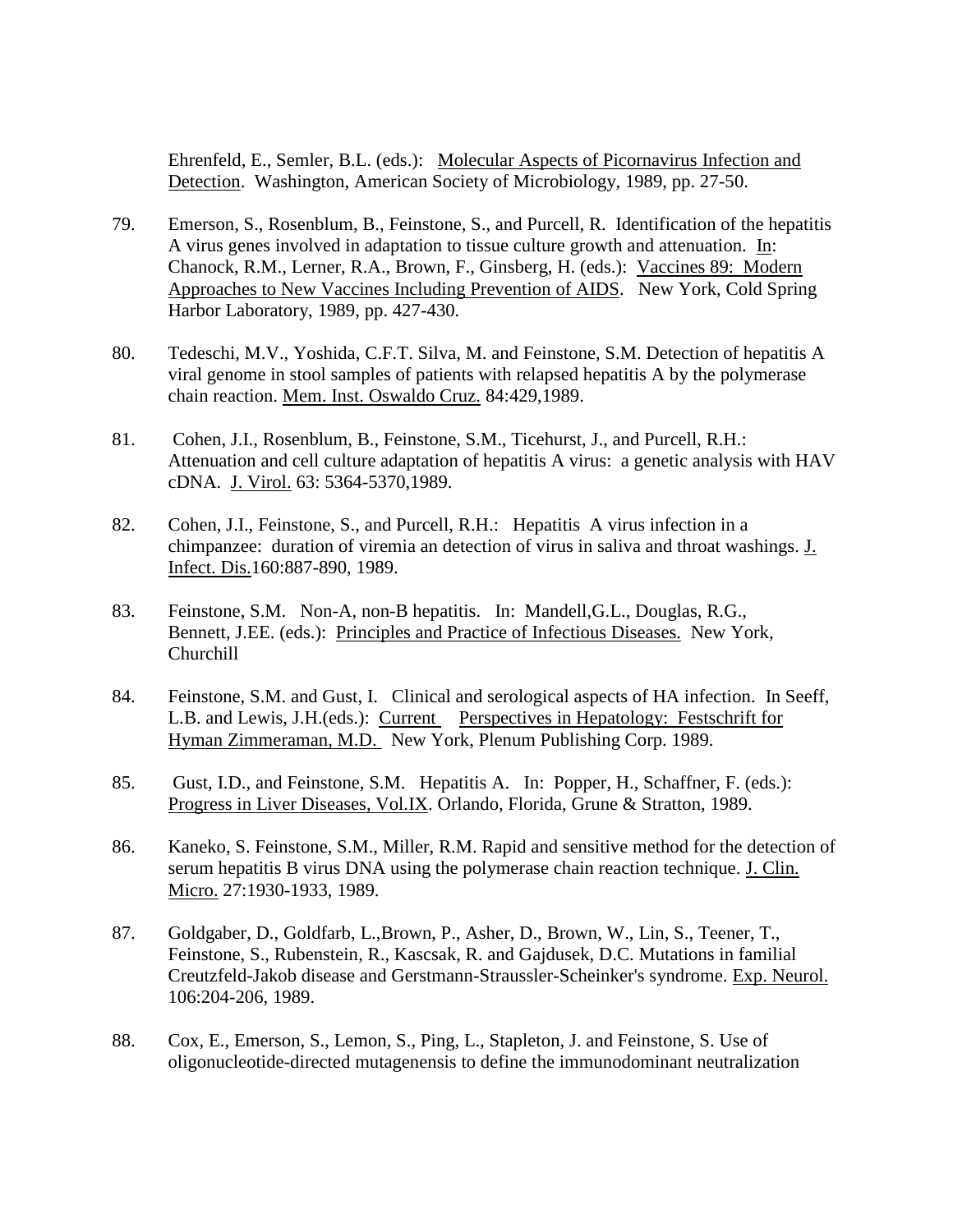antigenic site of hepatitis A virus. In: Brown, F., Ginsberg, H., Chanock, R. and Lerner, R. (eds.): Vaccines 90, New York, Cold Spring Harbor Laboratory, 1990.

- 89. Feinstone, S.M. Non-A, non-B hepatitis. In: Belshe, R.B. (ed.): Textbook of Human Virology, 2d. ed. Littleton, Massachussetts, PSG Publishing Co., 1989.
- 90. Feinstone, S.M. and Gust, I. Hepatitis A. In: McIntyre, N., Benhamon, J.-P., Bircher, J., Rizzetto, M., and Rodes, J. Oxford Textbook of Clinical Hepatology, Oxford University Press, Oxford, UK, 1991.
- 91. Weisfuse IB, Graham DJ, Will M; Parkinson D; Feinstone, SM, and others. An outbreak of hepatitis A among cancer patients treated with interleukin-2 and lymphokine-activated killer cells. J Infect. Dis. (4):647-52, 1990.
- 92. Wychowski C, Emerson SU, Silver J, Feinstone SM. Construction of recombinant DNA molecules by the use of a single stranded DNA generated by the polymerase chain reaction: its application to chimeric hepatitis A virus/poliovirus subgenomic cDNA. Nucleic Acids Res (4):913-8, 1990.
- 93. Goldgaber D, Goldfarb LG, Brown P, Asher DM, Feinstone, SM, and others. Mutations in familial Creutzfeldt-Jakob disease and Gerstmann-Straussler-Scheinker's syndrome. Exp Neurol. 2:204-6, 1989.
- 94. Kaneko S, Miller RH, Feinstone SM, Unoura M, and others. Detection of serum hepatitis B virus DNA in patients with chronic hepatitis using the polymerase chain reaction assay. Proc Natl Acad Sci U S A. 86:312-6, 1989.
- 95. Godec MS, Asher DM; Swoveland PT, Eldadah ZA, Feinstone, SM, and others. Detection of measles virus genomic sequences in SSPE brain tissue by the polymerase chain reaction. J Med Virol . 30:237-44, 1990.
- 96. Kaneko S, Miller RH, Di Bisceglie A, Feinstone SM, and others. Hepatitis B virus DNA detection and comparison with hepatitis B surface antigen. Gastroenterol Jpn 25 Suppl 2:57-61, 1990.
- 97. Baker BL, Di Bisceglie AM, Kaneko S, Miller R, Feinstone, SM, and others. Determination of hepatitis B virus DNA in serum using the polymerase chain reaction: clinical significance and correlation with serological and biochemical markers. Hepatology. 13:632-6, 1991.
- 98. Lemon SM, Murphy PC, Shields PA, Ping LH, Feinstone, SM, and others. Antigenic and genetic variation in cytopathic hepatitis A virus variants arising during persistent infection: evidence for genetic recombination. J Virol. 65:2056-65, 1991.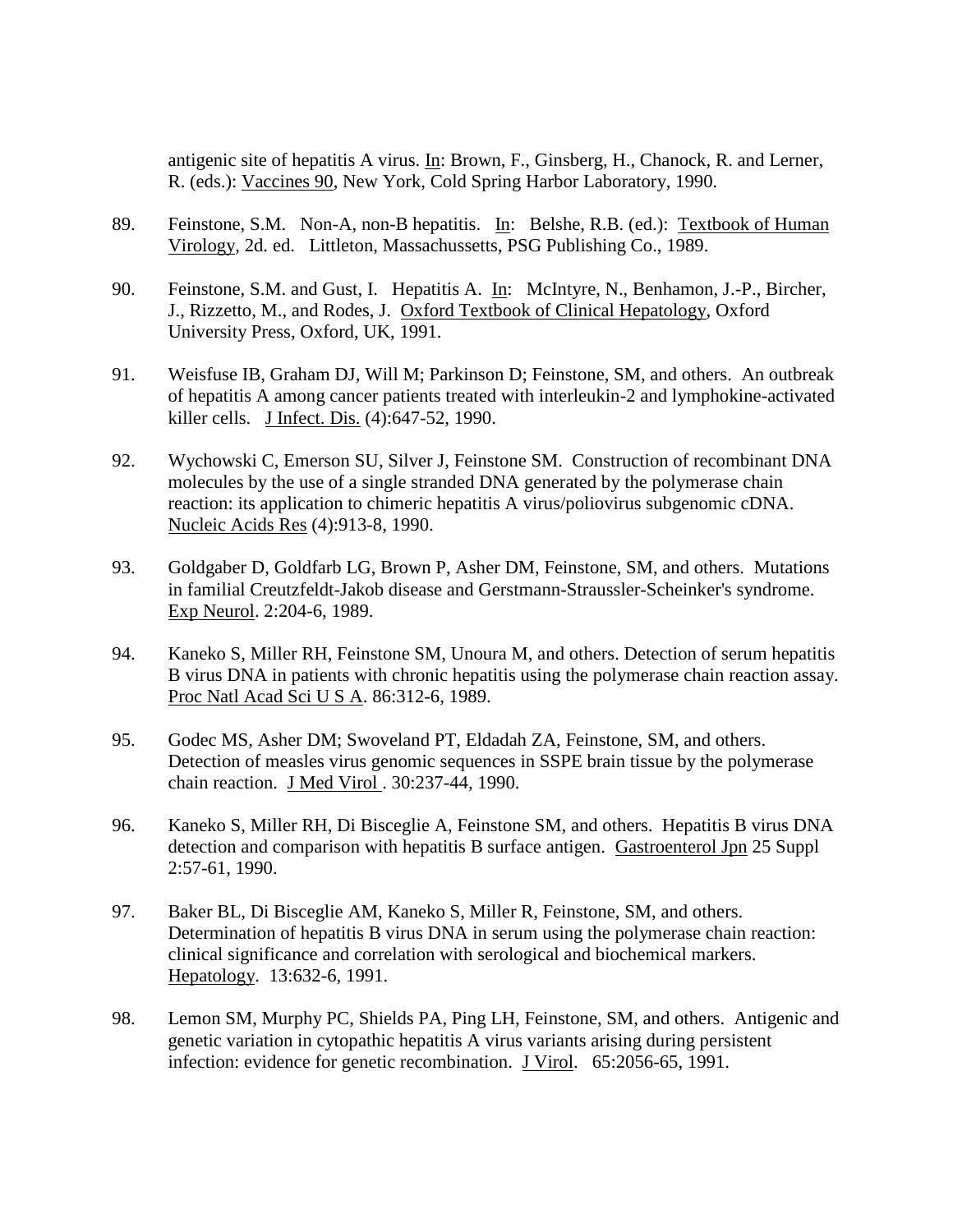- 99. Raghavan N, McReynolds LA, Maina CV, Feinstone SM, and others. A recombinant clone of Wuchereria bancrofti with DNA specificity for human lymphatic filarial parasites. Mol Biochem Parasitol. 47:63-71, 1991.
- 100. Eldadah ZA, Asher DM, Godec MS, Pomeroy KL, Feinstone, SM, and others. Detection of flaviviruses by reverse-transcriptase polymerase chain reaction. J Med Virol. 33:260- 7, 1991.
- 101. Cohen JI, Rosenblum B, Feinstone SM, Ticehurst J, Purcell RH. Attenuation and cell culture adaptation of hepatitis A virus (HAV): a genetic analysis with HAV cDNA. J Virol. 63:5364-70, 1989.
- 102. Emerson SU, McRill C, Rosenblum B, Feinstone S, Purcell. RH Mutations responsible for adaptation of hepatitis A virus to efficient growth in cell culture. J Virol. 65:4882-6, 1991.
- 103. Wright TL, Hsu H, Donegan E, Feinstone S, and others. Hepatitis C virus not found in fulminant non-A, non-B hepatitis. Ann Intern Med. 15:111-2, 1991.
- 104. Kaneko S, Miller RH, Di Bisceglie AM, Feinstone SM, and others. Detection of hepatitis B virus DNA in serum by polymerase chain reaction. Application for clinical diagnosis. Gastroenterology. 99:799-804, 1990.
- 105. Waxman I, Baker B; Feinstone SM, Di Bisceglie. AM Detection of hepatitis C viral RNA in serum of a patient with acute non A, non B hepatitis. Am J Gastroenterol. 86:1240-2, 1991.
- 106. Cristiano K, Di Bisceglie AM, Hoofnagle JH, Feinstone SM, Hepatitis C viral RNA in serum of patients with chronic non-A, non-B hepatitis: detection by the polymerase chain reaction using multiple primer sets. Hepatology 14:51-5, 1991.
- 107. Shindo M, Di Bisceglie AM, Cheung L, Shih JW, Feinstone, SM, and others. Decrease in serum hepatitis C viral RNA during alpha-interferon therapy for chronic hepatitis C. Ann Intern Med. 115:700-4, 1991.
- 108. Fong TL, Shindo M, Feinstone SM, Hoofnagle JH, Di Bisceglie. AM Detection of replicative intermediates of hepatitis C viral RNA in liver and serum of patients with chronic hepatitis C. J Clin Invest. 88:1058-60, 1991.
- 109. Feinstone SM. Hepatitis C virus. J Gastroenterol Hepatol. 6 Suppl 1:26-8, 1991.
- 110. Hsu HH, Gonzalez M, Foung SK, Feinstone SM, Greenberg HB. Antibodies to hepatitis C virus in low-risk blood donors: implications for counseling positive donors. Gastroenterology. 101:1724-7, 1991.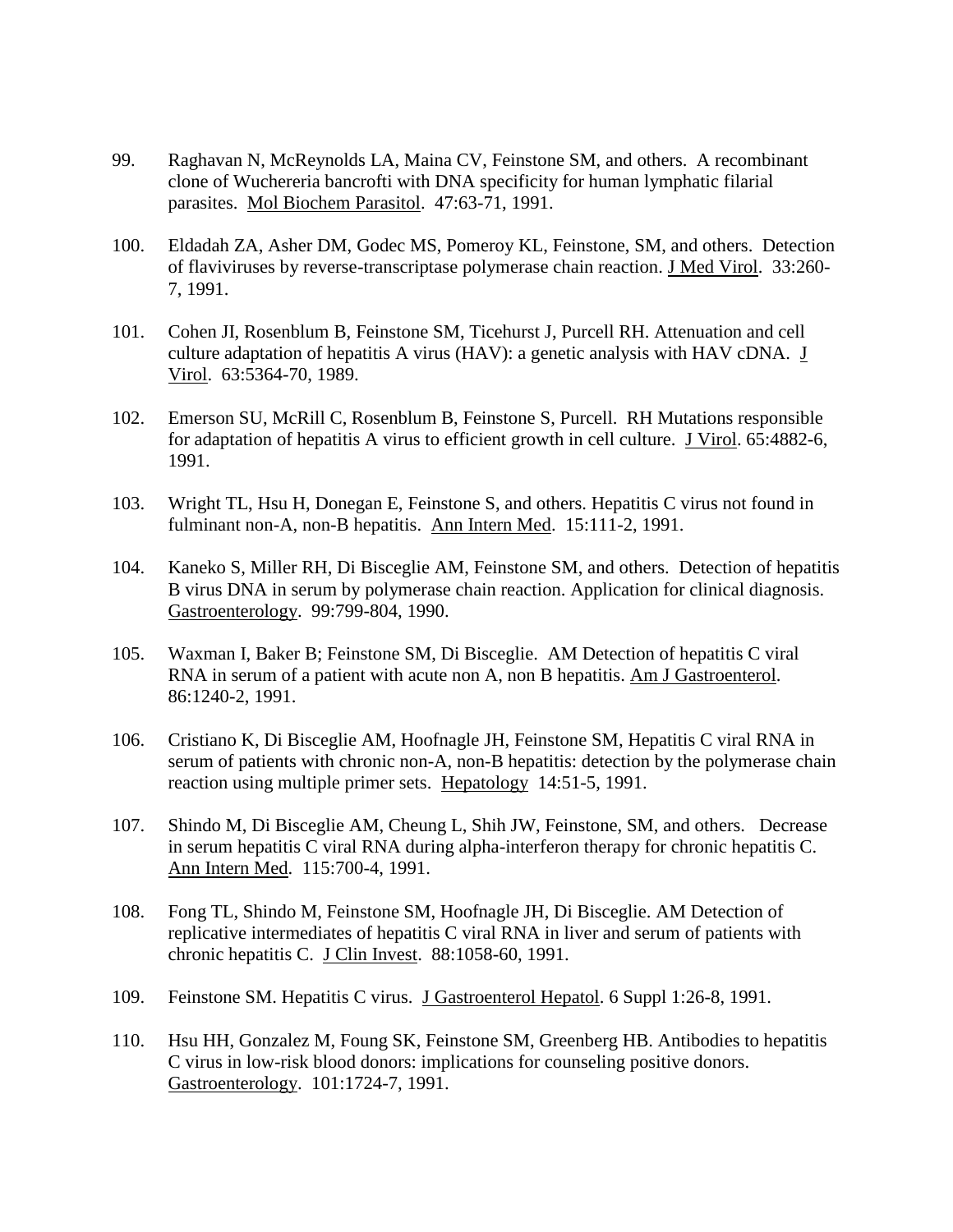- 111. Hsu HH, Wright TL, Luba D, Martin M, Feinstone, SM, and others. Failure to detect hepatitis C virus genome in human secretions with the polymerase chain reaction. Hepatology. 14:763-7, 1991.
- 112. Hibbs JR, Frickhofen N, Rosenfeld SJ, Feinstone SM, and others. Aplastic anemia and viral hepatitis. Non-A, Non-B, Non-C? JAMA. 267:2051-4, 1992.
- 113. Ching WM, Wychowski C, Beach MJ, Wang H, Feinstone, SM, and others. Interaction of immune sera with synthetic peptides corresponding to the structural protein region of hepatitis C virus. Proc Natl Acad Sci U S A 89:3190-4, 1992.
- 114. Shirai M, Akatsuka T, Pendelton CD, Houghton R, Feinstone SM and Berzofsky J. Induction of cytotoxic T cell to a cross-reactive epitope in the hepatitis C virus nonstructural RNA polymerase-like protein. J Virlol 66:4098-4106, 1992.
- 115 Shindo M, Dibisceglie A, BiswasR, Mihilak K and Feinstone M. Hepatitis C virus replication during acute infection in the chimpanzee. J Infect Dis 166:424-427, 1992
- 116. Sjogren MH, Purcell RH, McKee K, Binn L, Macarthy P, Ticehurst J, Feinstone S, and others. Clinical and laboratory observations following oral or intramuscular administration of a live attenuated hepatitis A vaccine candidate. Vaccine 10:(suppl S1- S176) 135-7, 1992.
- 117. Grakoui A, Wychowski C, Lin C, Feinstone SM and Rice CM. Expression and identification of hepatitis C virus polyprotein cleavage products. J Virol 67: 1385-95, 1993.
- 118. Grakoui A, M Court DW, Wychowski C, Feinstone SM, and Rice CM. Characterization of the hepatitis C virus-encoded serine proteinase: determination of proteinase-dependent polyprotein cleavage sites. J Virol 67:2832-2843, 1993.
- 119. Suzich JA, Tamura JK, Palmer-Hill F, Warrener P, Grakoui A, Rice CM, Feinstone SM, Triphosphatase and comparison with related pestivirus and flavivirus enzymes. J Virol 67:6152-6158, 1993.
- 120. Hsu HH, Donets M, Greenberg HB, and Feinstone SM. Characterization of hepatitis C virus structural proteins with a recombinant baculovirus expression system. Hepatology 17:763-771, 1993.
- 121. Akatsuka T, Donets M, Scaglione L, Ching WM, Shih JWK, DiBisceglie AM, and Feinstone SM. B-cell epitopes on the hepatitis C Virus nucleocapsid protein determined by human monospecific antibodies.Hepatology 18:503-510, 1993.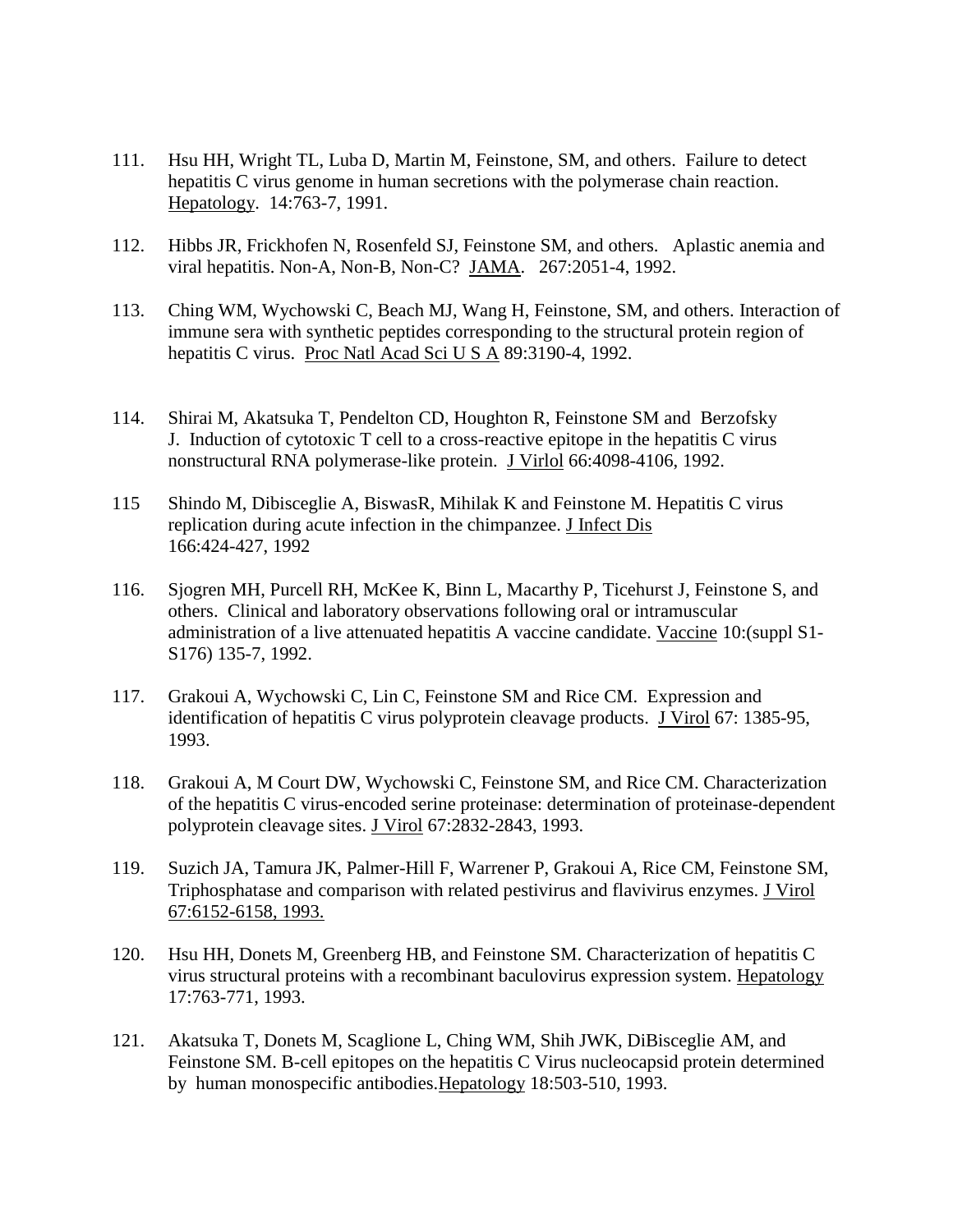- 122. Shirai, M., Okada, H., Nishioka, M., Akatsuka, T., Wychowski, C., Houghten, R., Pendleton, C.D., Feinstone, S.M., and Berzofsky, J.A. An epitope in hepatitis C virus core region recognized by cytotoxic T cells in mice and humans. J.Virol*.*  68:3334-3342, 1994.
- 123. Graff, J., Normann, A., Feinstone, S.M., and Flehmig, B. Nucleotide sequence of wild-type hepatitis A virus GBM in comparison with two cell culture-adapted variants. J.Virol*.* 68:548-554, 1994.
- 124. Grakoui, A., McCourt, D.W., Wychowski, C., Feinstone, S.M., and Rice, C.M. A second hepatitis C virus-encoded proteinase. Proc.Natl.Acad.Sci.U.S.A*.*  90:10583-10587, 1993.
- 125. Shindo, M., Di Bisceglie, A., Silver, J., Limjoco, T., Hoofnagle, J.H. and Feinstone, S.M. Detection and Quantitation of hepatitis C virus RNA in serum using the polymerase chain reaction and a colorimetric enzymatic detection system. J. of Virologic Methods. 48: 65-72, 1994.
- 126. Shindo, M., Di Bisceglie, A., Akatsuka, T., Fong, T.-L., Scaglione, L., Donets, M., Hoofnagle, J.H. and Feinstone, S.M. The physical state of the negative strand of HCV RNA in serum of patients with chronic hepatitis C. Proc.Natl.Acad.Sci.U.S.A. 91:8719-8723, 1994.
- 127. Dotzauer, A., Feinstone, S.M. and Kaplan, G. Susceptibility of nonprimate cell lines to hepatitis A virus infection. J. Virol. 68: 6064-6068,1994
- 128. Graff, J., Kasang, C., Normann, A., Pfisterer-Hunt, M., Feinstone, S.M., and Flehmig, B. Mutaitonal events in consecutive passages of hepatitis A virus strain GBM during cell culture adaptation. Virology. 204: 60-68, 1994.
- 129. Shirai, M., Arichi, T., Nishioka, M., Nomura, T., Ikeda, K., Kawanishi, K., Engelhard, V. Feinstone, S., and Berzofsky, J..CTL response of HLA-A2.1-transgenic mice specific for hepatitis C viral peptides predict epitopes for CTL of humans carrying HLA-A2.1. J. Immunol. 154:2733-2742, 1995.
- 130. Battegay, M., Fikes, J., Di Bisceglie, A., Wentworth, P., Sette, A., Celis, E., Ching, W-M., Grakoui, A., Rice, C., Kurokohchi, K., Berzofsky, J., Hoofnagle, J., Feinstone, S., and Akatsuka, T.. Patients with chronic hepatitis C have circulating cytotoxic T cells which recognize hepatitis C virus-encoded peptides binding to HLA-A2.1 molecules. J. Virol. 69:2462-2470, 1995.
- 131. Silver, J., Limjoco, T. and Feinstone, S.. Site-specific Mutagenesis Using the Polymerase Chain Reaction. In Innis, M. A., Gelfand, D. H. And Sninsky. Eds. PCR Strategies, Academic Press, San Diego, 1995. pp 179-188.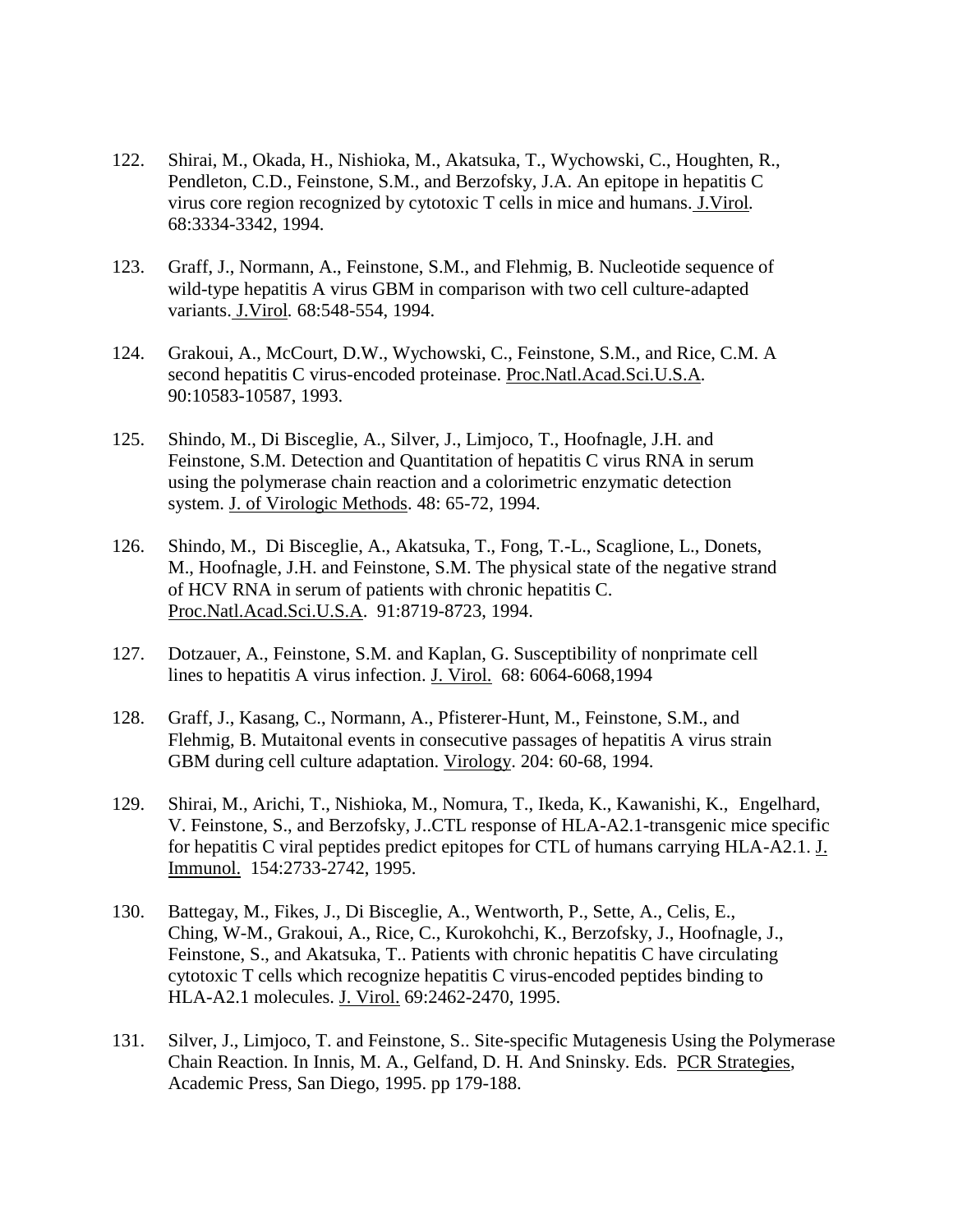- 132. Battegay M., Gust I.D., and Feinstone SM. Hepatitis a Virus. In: Mandell GL, Bennett JE and Dolin R, eds. Principles and Practice of Infectious Diseases, Fourth Edition. New York: Churchill Livingston, 1995;1636-1656.
- 133. Shirai, M., Chen, M.; Arichi, T., Masaki, T.; Nishioka, M., Newman, M., Nakazawa, T., Feinstone, S.M., Berzofsky, J.A. Use of intrinsic and extrinsic helper epitopes for in vivo induction of anti-hepatitis C virus cytotoxic T lymphocytes (CTL) with CTL epitope peptide vaccines. J. Infect. Dis. 173:24-31; 1996.
- 134. Kurokohchi, K., Akatsuka, T.; Pendleton, C.D., Takamizawa, A., Nishioka, M., Battegay, M., Feinstone, S.M., Berzofsky, J.A. Use of recombinant protein to identify a motif-negative human cytotoxic T-cell epitope presented by HLA-A2 in the hepatitis C virus NS3 region. J. Virol. 70:232-240; 1996.
- 135. Shimizu, Y.K., Feinstone, S.M.; Kohara, M., Purcell, R.H., Yoshikura, H. Hepatitis C virus: detection of intracellular virus particles by electron microscopy. Hepatology 23:205-209; 1996.
- 136. Kaplan, G., Totsuka, A., Thompson, P., Akatsuka, T., Moritsugu, Y., Feinstone, S. M. Identification of a cell surface glycoprotein as a cellular receptor for hepatitis A virus infection. EMBO J, 15:4282-4296, 1996 .
- 137. Tedeschi V, Akatsuka T, Shih JW-K, Battegay M and Feinstone SM. A Specific antibody response to HCV E2 elicited in mice by intramuscular inoculation of plasmid DNA containing coding sequence for E2. Hepatology. 25:459-462, 1997.
- 138. Saito T, Sherman GJ, Kurokohchi K, Guo ZP, Donets M, Yu MYW, Berzofsky JA, and Feinstone SM. Plasmid DAN-based immunization for hepatitis C virus structural proteins: Immune responses in mice. Gastroenterology, 112:1321-1330, 1997.
- 139. Major ME and Feinstone SM. The molecular virology of hepatitisC. Hepatology, 25:1527-1538, 1997.
- 140. Kolykhalov AA, Agapov EV, Blight KJ, Mihalik K, Feinstone SM and Rice CM. Transmission of hepatitis C by intrahepatic inoculation with transcribed RNA. Science, 277:570-574 1997.
- 141. Feinstone SM and Gust ID. Hepatitis A virus. In: Richman DD, Whitley RJ and Hayden FG. Eds. Clinical Virology, New York, Churchill Livingstone, 1997; 1049-1072.
- 142. Shimotohno K and Feinstone SM. Hepatitis C virus and hepatitis G virus. In: Richman DD, Whitley RJ and Hayden FG. Eds. Clinical Virology, New York, Churchill Livingstone, 1997;1187-1215.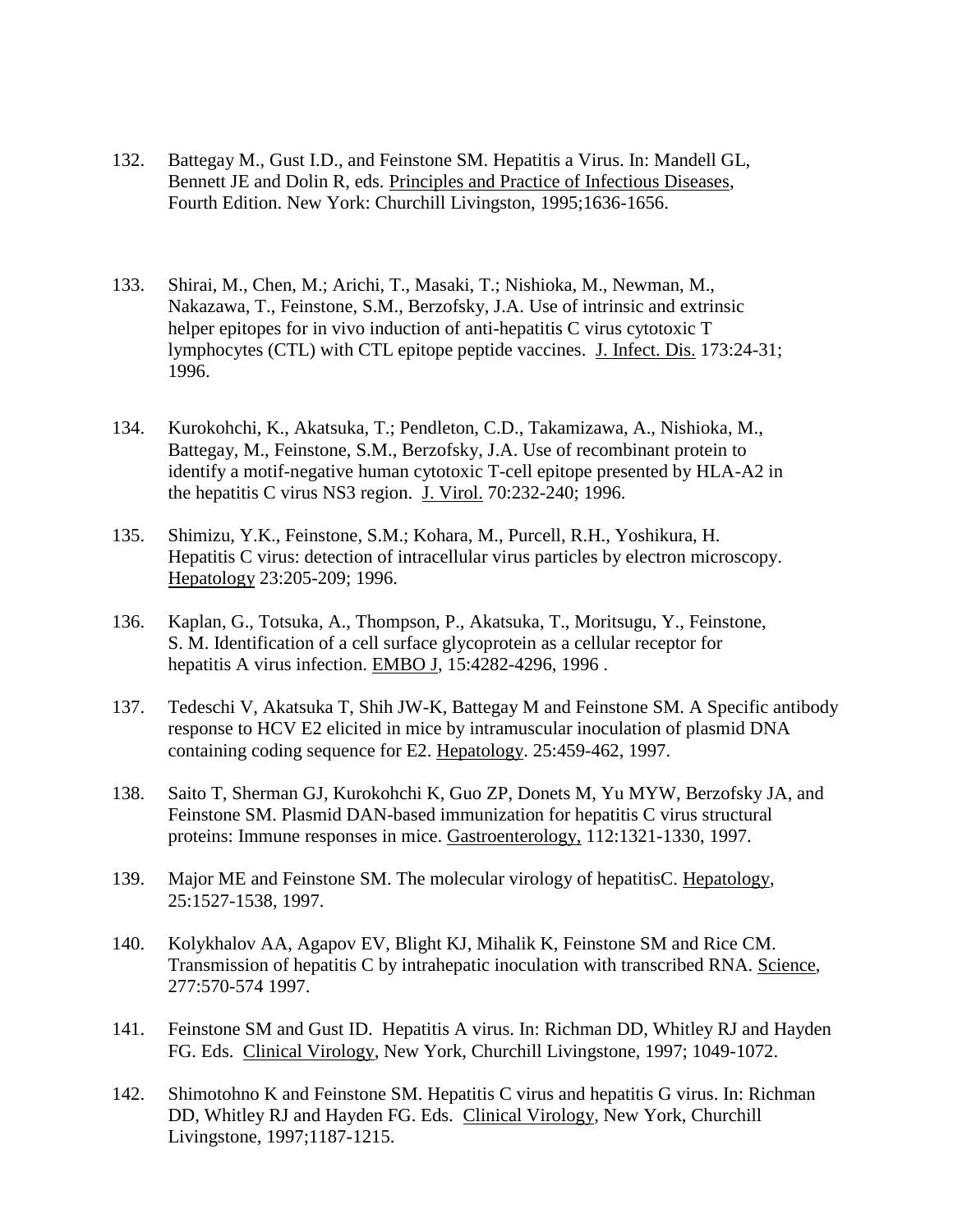- 143. Matsui M; Machida S; Feinstone SM; Akatsuka T. Molecular analyses of five new chimpanzee MHC class I alleles:implications for differences between evolutional mechanisms of HLA-A, Biochem Biophys Res Commun 1999 Jul 22;261(1):46-52
- 144. Major ME; Mihalik K; Fernandez J; Seidman J, Kleiner D; Kolykhalov AA; Rice CM; Feinstone SM. Long-term follow-up of chimpanzees inoculated with the first infectious clone for hepatitis C virus. J Virol 1999 Apr;73(4):3317-25
- 145. Shirai M; Arichi T; Chen M; Nishioka M; Ikeda K, Takahashi H; Enomoto N; Saito T; Major ME; Nakazawa T; Akatsuka T, Feinstone SM; Berzofsky JA. T cell recognition of hypervariable region-1 from hepatitis C virus envelope protein with multiple class II MHC molecules in mice and humans: preferential help for induction of antibodies to the hypervariable region. J Immunol 1999 Jan 1;162(1):568-76
- 146. Sarobe P; Pendleton CD; Akatsuka T; Lau D, Engelhard VH; Feinstone SM; Berzofsky JA. Enhanced in vitro potency and in vivo immunogenicity of a CTL epitope from hepatitis C virus core protein following amino acid replacement at secondary HLA-A2.1 binding positions. J Clin Invest 1998, 102(6):1239-48
- 147. Major,ME, Rehermann B and Feinstone SM. Hepatitis C Viruses in Fields Virology. Knipe DM and Howley PM eds. Lippincote Williams & Wilkins, Philadelphia, 2001.
- 148. Moriya O, Matsui M, Osorio M, Miyazawa H, Rice CM, Feinstone SM, Leppla SH, Keith JM, Akatsuka T. Induction of hepatitis C virus-specific cytotoxic T lymphocytes in mice by immunization with dendritic cells treated with an anthrax toxin fusion protein. Vaccine. 2001; 20(5-6):789-96.
- 149. Wedemeyer H, Gagneten S, Davis A, Bartenschlager R, Feinstone S, Rehermann B. Oral immunization with HCV-NS3-transformed Salmonella: induction of HCVspecific CTL in a transgenic mouse model. Gastroenterology. 2001;121(5):1158-66.
- 150. Major M, Mihalik K, Puig M, Rehermann B, Nascimbeni M, Rice C and Feinstone S. Previously infected and recovered chimpanzees exhibit rapid responses that control HCV replication upon rechallenge. J Virol, 2002; 76: 6586-6595.
- 151. Mizukoshi E, Nascimbeni M , Blaustein J, Mihalik K , Rice C, Liang J, Feinstone S and Rehermann B.\* The repertoire of Hepatitis C virus epitopes and T cell specificities generated *in vivo* during HCV infection extends across species barriers> J Virol, 2002; 76: 6093-6103.
- 152. Thomson M, Nascimbeni M, Havert MB, Major M, Gonzales S, Alter H, Feinstone SM, Murthy KK, Rehermann B, Liang TJ. The clearance of hepatitis C virus infection in chimpanzees may not necessarily correlate with the appearance of acquired immunity. J Virol. 2003 Jan;77(2):862-70.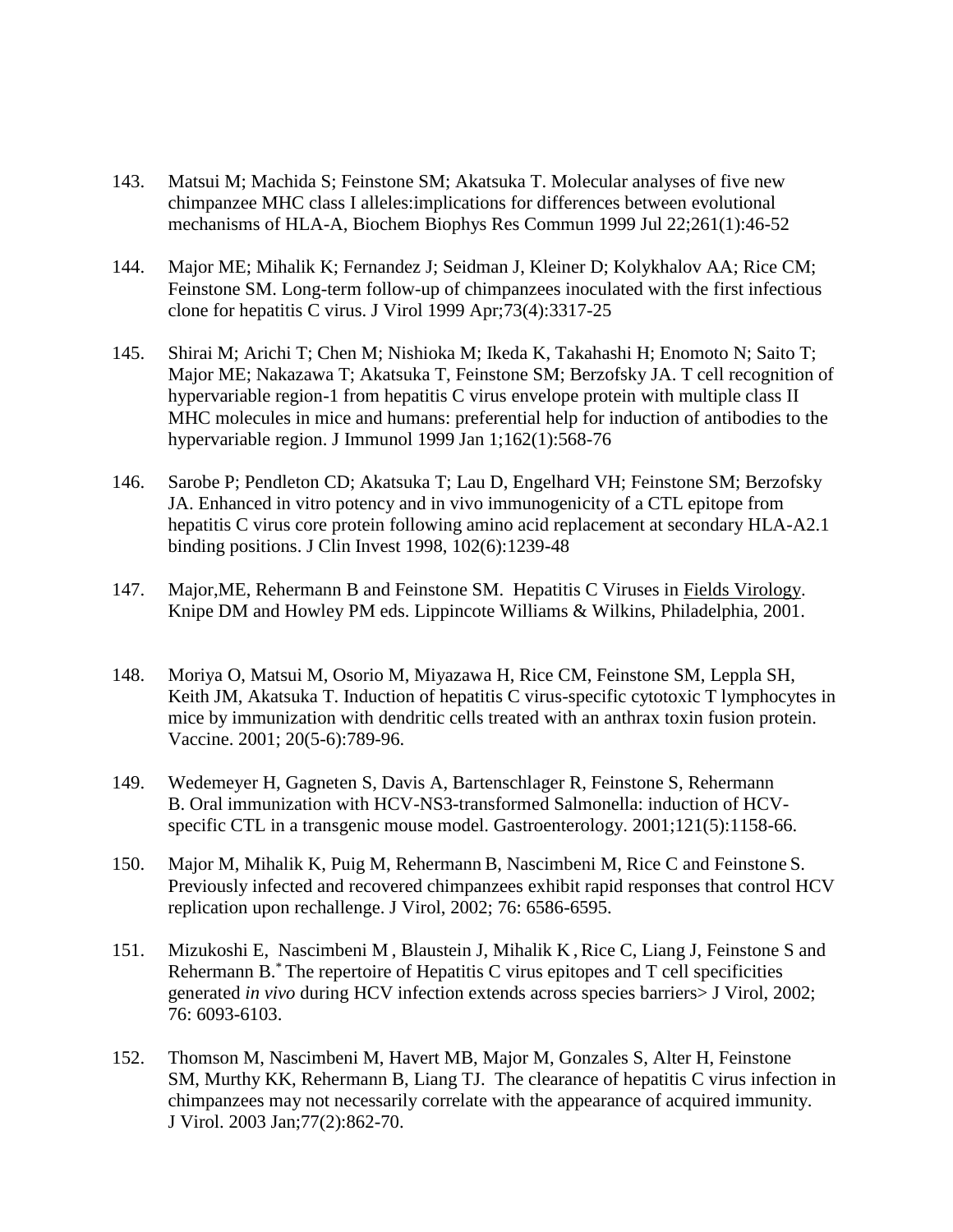- 153. Puig M, Mihalik K, Yu MY, Feinstone SM, Major ME. Sensitivity and reproducibility of HCV quantitation in chimpanzee sera using TaqMan real-time PCR assay. J Virol Methods. 2002 Sep; 105(2): 253-63.
- 154. Inchauspe, G. and S. Feinstone. 2003. Development of a hepatitis C virus vaccine. Clin. Liver Dis. **7**:243-59, xi.
- 155. Logvinoff, C., M. E. Major, D. Oldach, S. Heyward, A. Talal, P. Balfe, S. M. Feinstone, H. Alter, C. M. Rice, and J. A. McKeating. 2004. Neutralizing antibody response during acute and chronic hepatitis C virus infection. Proc. Natl. Acad. Sci. U. S. A **101**:10149-10154.
- 156. Major, M. E., H. Dahari, K. Mihalik, M. Puig, C. M. Rice, A. U. Neumann, and S. M. Feinstone. 2004. Hepatitis C virus kinetics and host responses associated with disease and outcome of infection in chimpanzees. Hepatology **39**:1709-1720.
- 157. Nascimbeni, M., E. Mizukoshi, M. Bosmann, M. E. Major, K. Mihalik, C. M. Rice, S. M. Feinstone, and B. Rehermann. 2003. Kinetics of CD4+ and CD8+ memory T-cell responses during hepatitis C virus rechallenge of previously recovered chimpanzees. J. Virol. **77**:4781-4793.
- 158. Pavio, N., P. R. Romano, T. M. Graczyk, S. M. Feinstone, and D. R. Taylor. 2003. Protein synthesis and endoplasmic reticulum stress can be modulated by the hepatitis C virus envelope protein E2 through the eukaryotic initiation factor 2alpha kinase PERK. J. Virol. **77**:3578-3585.
- 159. Puig, M., M. E. Major, K. Mihalik, and S. M. Feinstone. 2004. Immunization of chimpanzees with an envelope protein-based vaccine enhances specific humoral and cellular immune responses that delay hepatitis C virus infection. Vaccine **22**:991-1000.
- 160. Yu, M. Y., B. Bartosch, P. Zhang, Z. P. Guo, P. M. Renzi, L. M. Shen, C. Granier, S. M. Feinstone, F. L. Cosset, and R. H. Purcell. 2004. Neutralizing antibodies to hepatitis C virus (HCV) in immune globulins derived from anti-HCV-positive plasma. Proc. Natl. Acad. Sci. U. S. A **101**:7705-7710.
- 161. Dahari H, Major M, Zhang X, Mihalik K, Rice CM, Perelson AS, Feinstone SM, Neumann AU. Mathematical modeling of primary hepatitis C infection: noncytolytic clearance and early blockage of virion production. Gastroenterology 128: 1056-66, 2005.
- 162. Darnell ME, Subbarao K, Feinstone SM, Taylor DR. Inactivation of the coronavirus that induces severe acute respiratory syndrome, SARS-CoV. J Virol Methods 121: 85-91, 2004.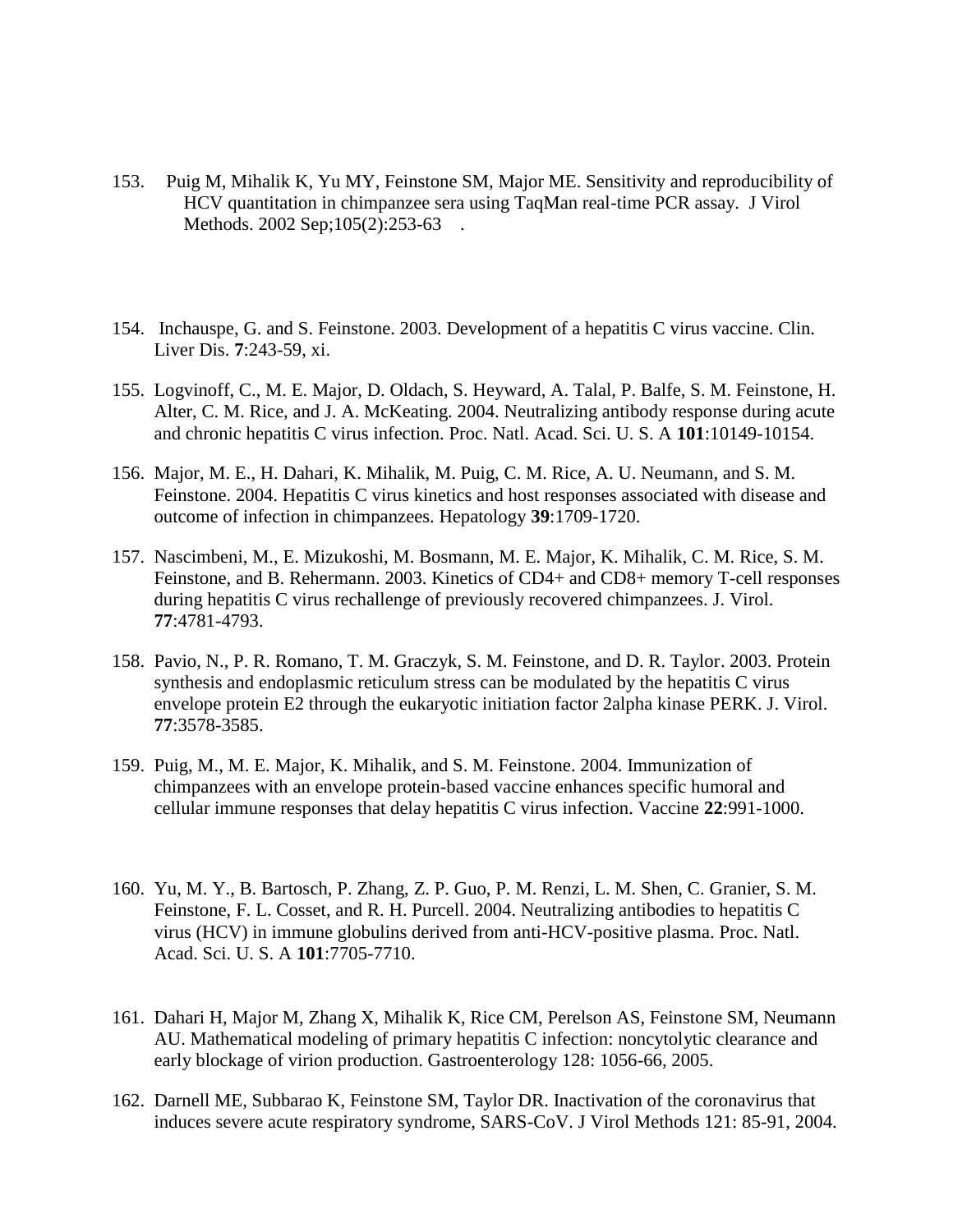- 163. Fernandez J, Taylor D, Morhardt DR, Mihalik K, Puig M, Rice CM, Feinstone SM, Major ME. Long-term persistence of infection in chimpanzees inoculated with an infectious hepatitis C virus clone is associated with a decrease in the viral amino acid substitution rate and low levels of heterogeneity. J Virol 78: 9782-9, 2004.
- 164. Shin EC, Protzer U, Untergasser A, Feinstone SM, Rice CM, Hasselschwert D, Rehermann B. Liver-directed gamma interferon gene delivery in chronic hepatitis C. J Virol 79: 13412- 20, 2005.
- 165. Simmonds P, Bukh J, Combet C, Deleage G, Enomoto N, Feinstone S, Halfon P, Inchauspe G, Kuiken C, Maertens G, Mizokami M, Murphy DG, Okamoto H, Pawlotsky JM, Penin F, Sablon E, Shin I, Stuyver LJ, Thiel HJ, Viazov S, Weiner AJ, Widell A. Consensus proposals for a unified system of nomenclature of hepatitis C virus genotypes. Hepatology 42: 962-73, 2005.
- 166. Taylor DR, Puig M, Darnell ME, Mihalik K, Feinstone SM. New antiviral pathway that mediates hepatitis C virus replicon interferon sensitivity through ADAR1. J Virol 79: 6291- 8, 2005.
- 167. Lindenbach BD, Meuleman P, Ploss A, Vanwolleghem T, Syder AJ, McKeating JA, Lanford RE, Feinstone SM, Major ME, Leroux-Roels G, Rice CM. Cell culture-grown hepatitis C virus is infectious in vivo and can be recultured in vitro. Proc Natl Acad Sci U S A 103: 3805-9, 2006.
- 168. Puig M, Mihalik K, Tilton JC, Williams O, Merchlinsky M, Connors M, Feinstone SM, Major ME. CD4+ immune escape and subsequent T-cell failure following chimpanzee immunization against hepatitis C virus. Hepatology. 44:736-45, 2006.
- 169. Heo J, Factor VM, Uren T, Takahama Y, Lee JS, Major M, Feinstone SM, Thorgeirsson SS. Hepatic precursors derived from murine embryonic stem cells contribute to regeneration of injured liver. Hepatology. 2006 44:1478-86.
- 170. Zhang P, Wu CG, Mihalik K, Virata-Theimer ML, Yu MY, Alter HJ, Feinstone SM. Hepatitis C virus epitope-specific neutralizing antibodies in Igs prepared from human plasma. Proc Natl Acad Sci U S A. 2007 May 15;104(20):8449-54.
- 171. Shin EC, Seifert U, Urban S, Truong KT, Feinstone SM, Rice CM, Kloetzel PM, Rehermann B. Proteasome activator and antigen-processing aminopeptidases are regulated by virus-induced type I interferon in the hepatitis C virus-infected liver. J Interferon Cytokine Res. 2007 Dec;27(12):985-90.
- 172. McMullan LK, Grakoui A, Evans MJ, Mihalik K, Puig M, Branch AD, Feinstone SM, Rice CM. Evidence for a functional RNA element in the hepatitis C virus core gene. Proc Natl Acad Sci U S A. 2007 104:2879-84. Epub 2007 Feb 13.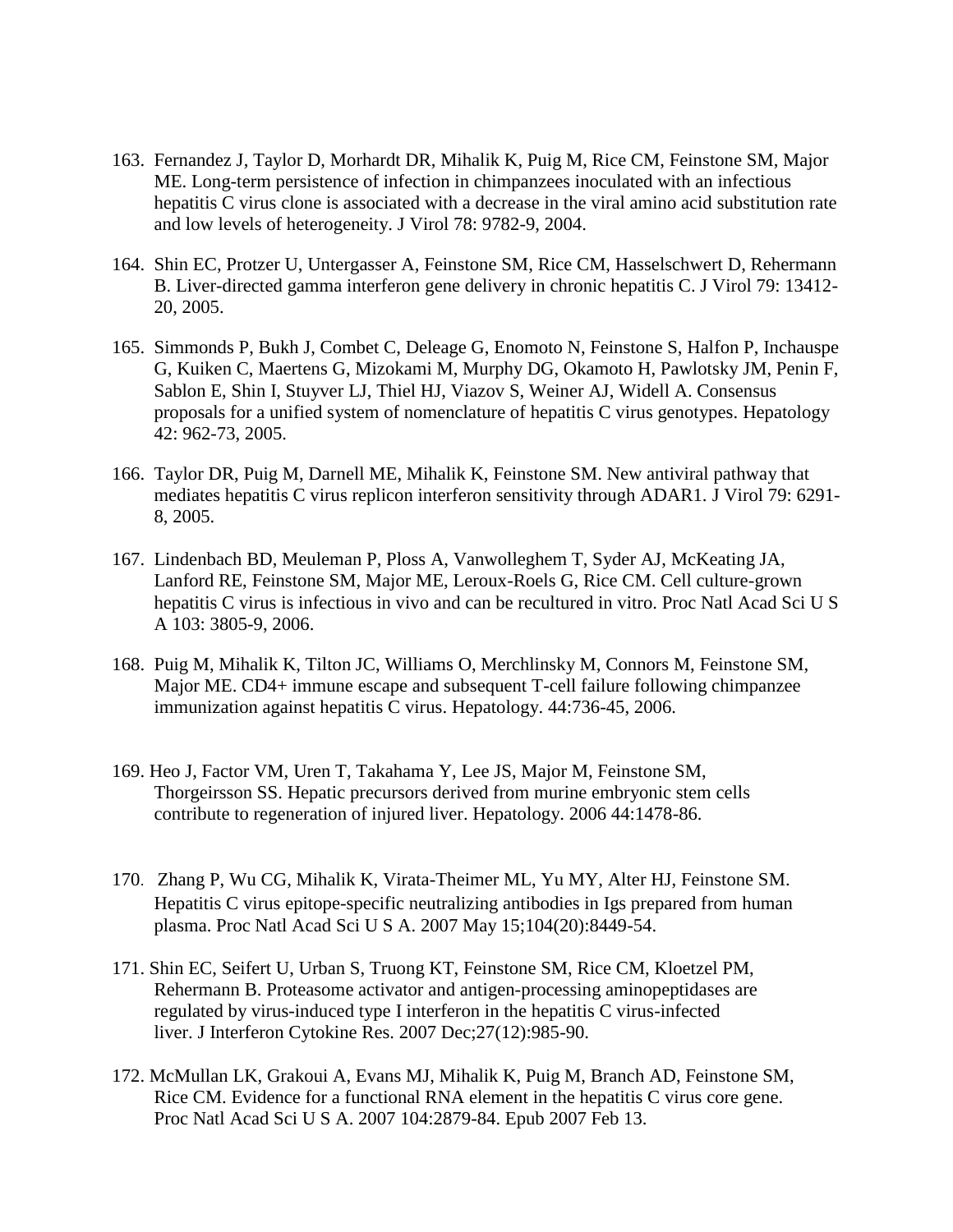- 173. Zhang P, Zhong L, Struble EB, Watanabe H, Kachko A, Mihalik K, Virata-Theimer L, Alter HJ, Feinstone S, Major M. Depletion of interfering antibodies in chronic hepatitis C patients and vaccinated chimpanzees reveals broad cross-genotype neutralizing activity. Proc Natl Acad Sci U S A. 2009 May 5;106(18):7537-41.
- 174. Bukh J, Meuleman P, Tellier R, Engle RE, Feinstone SM, Eder G, Satterfield WC, Govindarajan S, Krawczynski K, Miller RH, Leroux-Roels G, Purcell RH. [Challenge](http://www.ncbi.nlm.nih.gov/pubmed/20353362)  [Pools of Hepatitis C Virus Genotypes 1-6 Prototype Strains: Replication Fitness and](http://www.ncbi.nlm.nih.gov/pubmed/20353362)  [Pathogenicity in Chimpanzees and Human Liver-Chimeric Mouse Models.](http://www.ncbi.nlm.nih.gov/pubmed/20353362) J Infect Dis. 2010 Mar 30.
	- 174. Duan H, Struble E, Zhong L, Mihalik K, Major m, Zhang P, Feinstone S, Feigelstock D. Hepatitis C virus with a naturally occurring single amino-acid substitution in the E2 envelope protein escapes neutralization by naturally-induced and vaccine-induced antibodies. Vaccines, In revison.
	- 175. Dahari H, Feinstone SM, Major ME. Meta-analysis of hepatitis C virus vaccine efficacy in chimpanzees indicates an importance for structural proteins. Gastroenterology. 2010 Sep;139(3):965-74.
	- 176. Feigelstock DA, Mihalik KB, Kaplan G, Feinstone SM. Increased susceptibility of Huh7 cells to HCV replication does not require mutations in RIG-I. Virol J. 2010 Feb 19;7:44.
	- 177. Duan H, Struble E, Zhong L, Mihalik K, Major M, Zhang P, Feinstone S, Feigelstock D. Hepatitis C virus with a naturally occurring single amino-acid substitution in the E2 envelope protein escapes neutralization by naturally-induced and vaccine-induced antibodies. Vaccine. 2010 Jun 7;28(25):4138-44.
	- 178. Silberstein E, Mihalik K, Ulitzky L, Plant EP, Puig M, Gagneten S, Yu MY, Kaushik-Basu N, Feinstone SM, Taylor DR. Persistent growth of a human plasma-derived hepatitis C virus genotype 1b isolate in cell culture. PLoS Pathog. 2010 May 20;6(5)
	- 179. 180. Shin EC, Park SH, Demino M, Nascimbeni M, Mihalik K, Major M, Veerapu NS, Heller T, Feinstone SM, Rice CM, Rehermann B. Delayed induction, not impaired recruitment, of specific CD8<sup>+</sup> T cells causes the late onset of acute hepatitis C. Gastroenterology. 2011 Aug;141(2):686-95,
	- 181. Feigelstock DA, Mihalik KB, Feinstone SM. Selection of hepatitis C virus resistant to ribavirin. Virol J. 2011 Aug 15;8:402